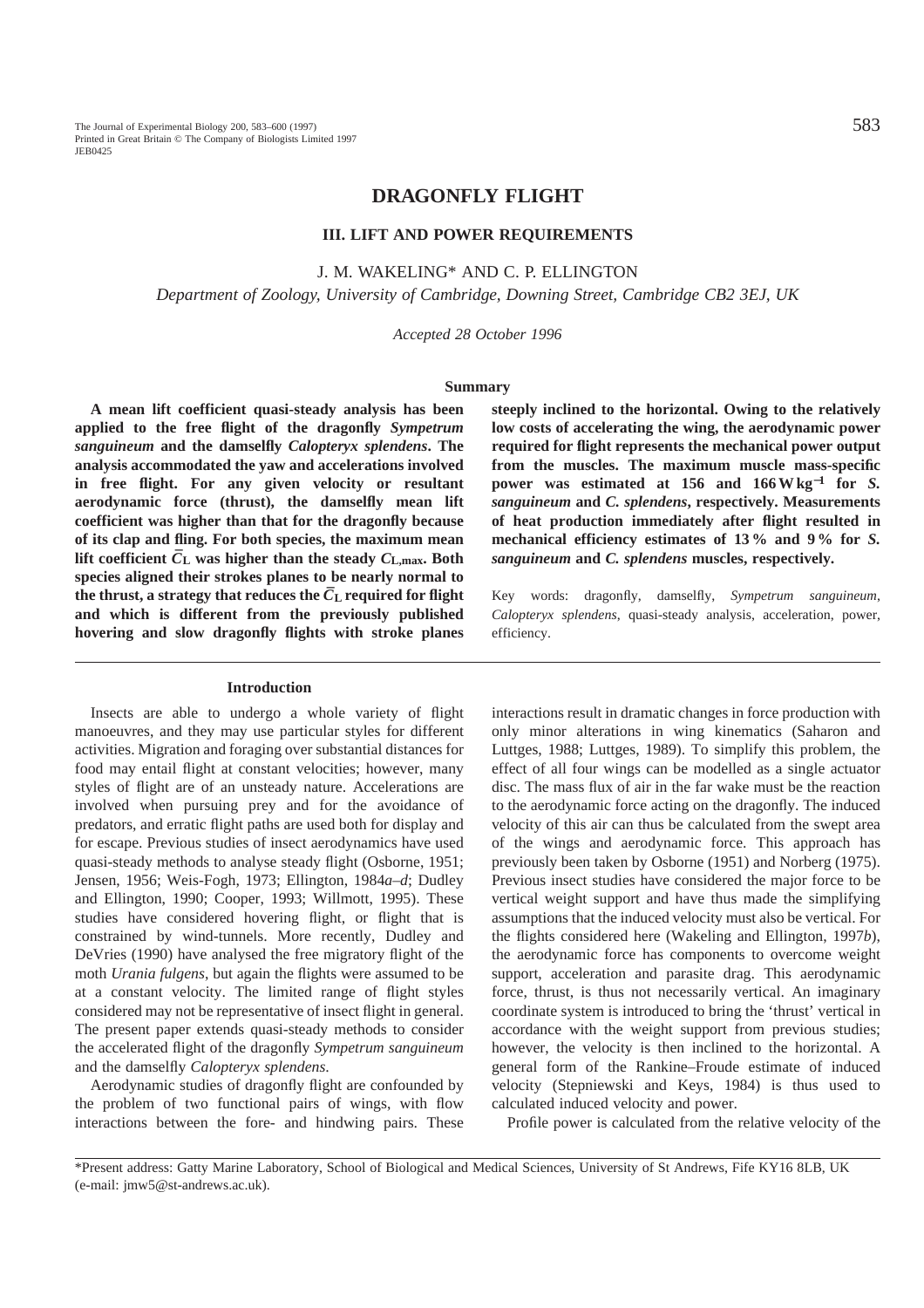wings. Wing motion is reconstructed both within the stroke plane and from its elevation from that plane. The nature of these accelerated flights results in significant asymmetries in the relative velocities between the left and right wings owing to yaw. Each wing was therefore analysed separately. Mean lift coefficients and profile powers are calculated assuming an appropriate value for the profile drag, which was taken from the lift and drag measurements in Wakeling and Ellington (1997*a*).

The net inertial power for an oscillating wing is zero becauses the energy required to accelerate the wing at the beginning of each half-stroke will be recovered during deceleration at the end of the half-stroke. The insect can usefully recover some of the inertial power from wing deceleration either by storing it in elastic structures in the thorax or by using it to overcome aerodynamic power costs. The inertial cost of accelerating the wings is usually greater than the aerodynamic power requirements (Ellington, 1984*d*). However, a special case for inertial power has recently been highlighted for cases where it is less than the aerodynamic power (Dickinson and Lighton, 1995). If there is no elastic storage, then inertial power recovered during wing deceleration can be totally used to help pay the aerodynamic power cost for that part of the stroke. The net mechanical power during the stroke thus becomes the aerodynamic power. If there is perfect elastic storage of inertial power, then the net mechanical power is similarly the aerodynamic power. Thus, if the inertial power is less than the aerodynamic power, the net mechanical power required from the flight muscles is simply the aerodynamic power regardless of the extent of elastic storage. This case has been shown for some butterflies (Dudley and DeVries, 1990) and some *Drosophila* species (Dickinson and Lighton, 1995). The relatively low wingbeat frequencies for the dragonflies and damselflies in the present study result in them also satisfying this special case where the mechanical power requirements from the muscles can be estimated independently of any assumption as to the degree of elastic energy return.

The power lost by the flight muscles as heat can be calculated from the thermal properties of dragonflies during flight. Corbet (1983) recognised that some dragonflies may thermoregulate, and distinguished between two behavioural types: 'fliers' and 'perchers'. Fliers typically spend most of their time on the wing and they can thermoregulate by shunting blood and thus heat between their thorax and abdomen. Perchers only make short flights to pursue prey, mates and rivals, and there is little evidence for physiologically facilitated heat transfer between the thorax and abdomen; instead, they thermoregulate by controlling their perching posture and flight duration (Heinrich and Casey, 1978; Heinrich, 1993). The dragonfly and damselfly in the present study, *S. sanguineum* and *C. splendens*, are both perchers. May (1976) has shown that for small dragonflies in general there is relatively little effect of blood shunting on the conductance, and so the difference in conductance between live and dead dragonflies is negligible.

During flight, the relative air flow increases the rate of

convective cooling (Church, 1960*b*; Casey, 1976; May, 1976), and so the conductance values used for the calculation of heat production should be measured while the dragonfly is cooling in an air stream of an appropriate velocity. In the present study, the conductances are found by cooling experiments in the jet of a wind-tunnel. These are used, in conjunction with measurements of thoracic temperatures immediately after flight, to estimate the power lost as heat from the thoracic muscles. Muscle mechanical efficiencies are calculated for these dragonfly flights from the aerodynamic estimates of the mechanical power requirements, coupled to the measurements of heat production during flight.

## **Materials and methods**

Lift and drag data for both the bodies and wings of the dragonfly *Sympetrum sanguineum* (Müller) and the damselfly *Calopteryx splendens* (Harris) were taken from Wakeling and Ellington (1997*a*), and kinematic data for their flights were taken from Wakeling and Ellington (1997*b*). The velocity and acceleration are assumed to be constant for the duration of each wingbeat analysed. A detailed description of the morphological parameters for these and a further five dragonfly species is available elsewhere (Wakeling, 1997) but the parameters relevent to this paper are given in Table 1 and follow the notation in Ellington (1984*a*). Data were processed in Mathematica and MathCad routines on a Macintosh Quadra 650 computer. All calculations assumed values of  $p=1.165$  kg m<sup>-3</sup> for the air density and v=1.608×10<sup>-5</sup> m<sup>2</sup> s<sup>-1</sup> for the kinematic viscosity, which are appropriate to the 30 °C flight conditions.

Power terms are calculated as power *P* (mW) and muscle mass-specific power  $P^*$  (Wkg<sup>-1</sup>), which is power per unit thoracic muscle mass. The term 'thrust', *T*, refers to the total aerodynamic force (as in Wakeling and Ellington, 1997*b*), and this is not necessarily horizontal or vertical.

# *Parasite power*

Parasite power *P*<sub>par</sub> is expended to overcome the parasite drag on the dragonfly body. The force required to overcome parasite drag *D*par comes from the thrust generated by the wings, and thus parasite power is implicitly included in the induced power when this is derived from the total thrust.

Studies of insect flight have traditionally divided the total thrust into vertical and horizontal components, which respectively balance the insect's weight and parasite drag. This is a convenient division because  $D<sub>par</sub>$  is typically much smaller than the weight, and it can be estimated independently. Parasite power is then simply given by:

$$
P_{\text{par}} = V D_{\text{par}}. \tag{1}
$$

The overall thrust is nearly vertical, as required by the dominating role of weight support, so the induced velocity *V* is also approximately vertical. The induced power  $P_{ind}$  is conventionally calculated as if it is indeed vertical, and thus *P*<sub>ind</sub> represents the kinetic energy imparted to the air solely for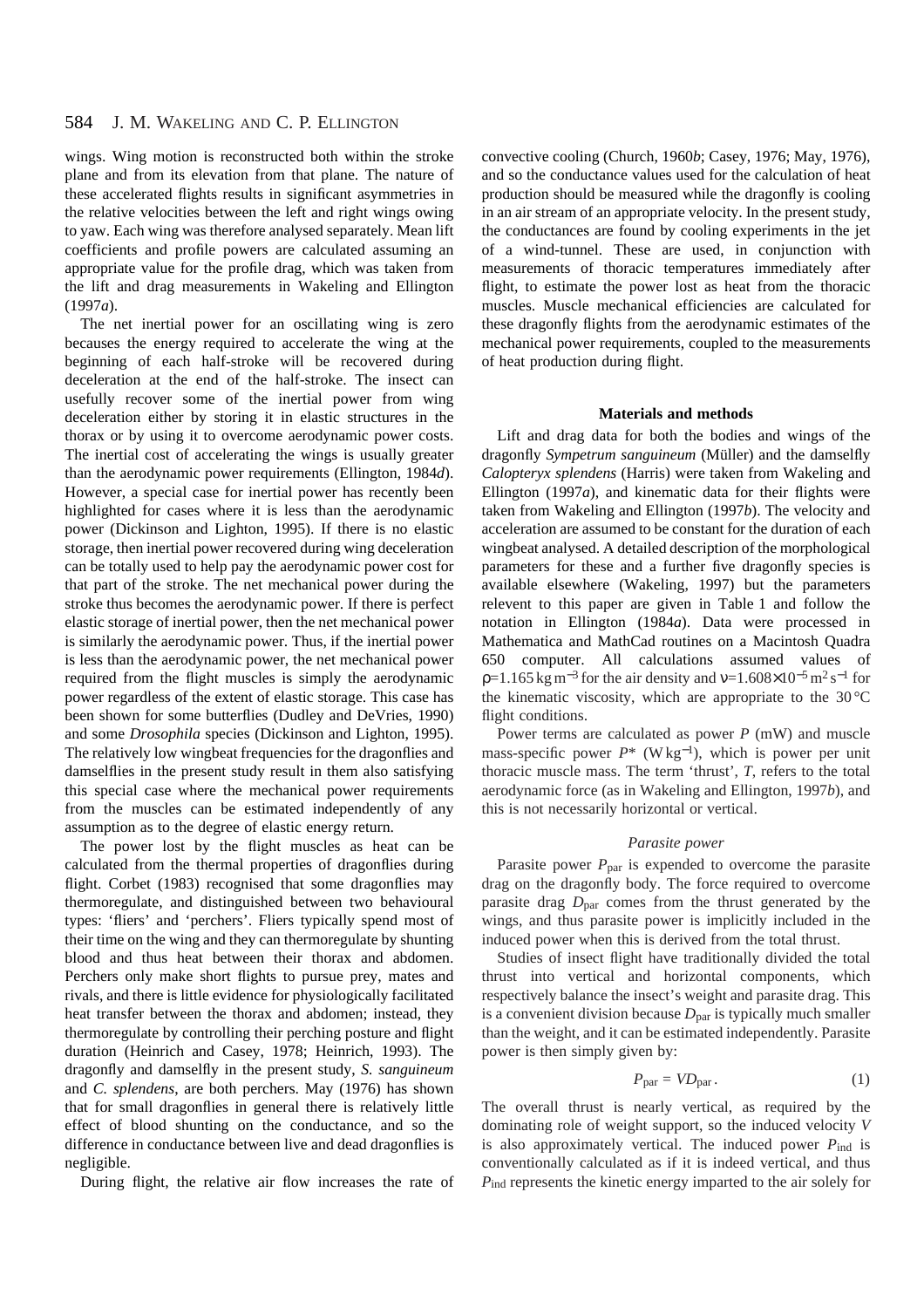|                 |                          | Forewings |                    |                |                |       |                |        | Hindwings      |           |                          |                |                |       |                |        |                |
|-----------------|--------------------------|-----------|--------------------|----------------|----------------|-------|----------------|--------|----------------|-----------|--------------------------|----------------|----------------|-------|----------------|--------|----------------|
| Flight          | $\boldsymbol{m}$<br>(mg) | R<br>(mm) | (mm <sup>2</sup> ) | $\hat{r}_1(S)$ | $\hat{r}_2(S)$ | ν     | $\hat{r}_2(v)$ | h(%)   | $\hat{r}_2(m)$ | R<br>(mm) | د،<br>(mm <sup>2</sup> ) | $\hat{r}_1(S)$ | $\hat{r}_2(S)$ | ν     | $\hat{r}_2(v)$ | h(%)   | $\hat{r}_2(m)$ |
| SSan2           | 121.9                    | 27.85     | 327.87             | 0.507          | 0.570          | .048  | 0.567          | 0.0126 | 0.538          | 26.90     | 413.45                   | 0.446          | 0.520          | 1.052 | 0.478          | 0.0124 | 0.495          |
| SSan5           | 133.0                    | 27.23     | 312.38             | 0.513          | 0.574          | .060  | 0.574          | 0.0141 | 0.565          | 26.17     | 400.96                   | 0.447          | 0.521          | 1.050 | 0.481          | 0.0129 | 0.490          |
| SSan6           | 111.5                    | 26.38     | 292.59             | 0.507          | 0.570          | l.047 | 0.568          | 0.0138 | 0.537          | 25.49     | 380.01                   | 0.453          | 0.525          | 1.050 | 0.489          | 0.0137 | 0.499          |
| SSan9           | 139.3                    | 29.44     | 357.44             | 0.507          | 0.570          | .050  | 0.568          | 0.0124 | 0.519          | 28.54     | 460.24                   | 0.444          | 0.519          | 1.054 | 0.476          | 0.0123 | 0.481          |
| CS <sub>1</sub> | 91.0                     | 30.43     | 434.71             | 0.548          | 0.601          | 1.113 | 0.613          | 0.0115 | 0.502          | 29.36     | 381.95                   | 0.565          | 0.613          | 1.159 | 0.628          | 0.0135 | 0.490          |
| CS <sub>2</sub> | 93.6                     | 29.44     | 400.51             | 0.553          | 0.604          | 1.126 | 0.617          | 0.0115 | 0.489          | 28.77     | 387.11                   | 0.553          | 0.604          | 1.118 | 0.618          | 0.0124 | 0.508          |
| CS <sub>3</sub> | 123.6                    | 30.42     | 427.32             | 0.552          | 0.603          | .123  | 0.616          | 0.0120 | 0.478          | 29.28     | 406.92                   | 0.551          | 0.603          | 1.119 | 0.615          | 0.0112 | 0.511          |
| CS <sub>4</sub> | 119.1                    | 29.68     | 398.05             | 0.557          | 0.607          | .132  | 0.623          | 0.0117 | 0.510          | 29.14     | 380.53                   | 0.557          | 0.607          | 1.126 | 0.622          | 0.0125 | 0.500          |

Table 1. *Morphological parameters used for the power calculations*

SSan, *Sympetrum sanguineum*; CS, *Calopteryx splendens*.

m, total mass; R, wing length; S, combined area of left and right wings;  $\hat{r}_1(S)$  and  $\hat{r}_2(S)$ , first and second radii of wing area;  $\hat{r}_2(v)$  and  $\hat{r}_2(m)$ , second radii of wing virtual mass and mass;  $\hat{v}$ , non-dimensional virtual mass of wing pair;  $\hat{h}$  (%), mean wing thickness/wing length.

Full details of these parameters can be found in Ellington (1984*a*).

| Table 2. Flight parameters in thrust-based coordinates and other parameters used in the quasi-steady calculations |  |
|-------------------------------------------------------------------------------------------------------------------|--|
|-------------------------------------------------------------------------------------------------------------------|--|

| Flight              | $\mathfrak{m}$<br>(mg) | V<br>$(m s^{-1})$ | $\hat{T}$ | $-\alpha'$<br>(degrees) | w<br>$(m s^{-1})$ | $\beta'$ f<br>(degrees) | $\beta'$ <sub>h</sub><br>(degrees) | $A_{Zf}$ | $B_{Zf}$ | $A_{\rm Zh}$ | $B_{\rm Zh}$ | $\hat{T}_{\rm f}$ | $\overline{C}_{\rm L}$ |
|---------------------|------------------------|-------------------|-----------|-------------------------|-------------------|-------------------------|------------------------------------|----------|----------|--------------|--------------|-------------------|------------------------|
| SSan2.1             | 121.9                  | 1.657             | 1.65      | 66.75                   | 0.425             | 8.36                    | 9.35                               | 0.561    | $-0.538$ | 0.643        | $-0.660$     | 0.470             | 1.03                   |
| SSan2.3             | 121.9                  | 1.053             | 1.15      | 72.41                   | 0.398             | 6.86                    | 7.11                               | 0.737    | $-0.501$ | 0.579        | $-0.522$     | 0.574             | 0.92                   |
| SSan <sub>5.1</sub> | 133.0                  | 1.519             | 2.65      | 24.14                   | 0.736             | $-7.59$                 | $-2.72$                            | 0.207    | $-0.178$ | 0.386        | $-0.234$     | 0.342             | 1.83                   |
| SSan <sub>5.2</sub> | 133.0                  | 0.698             | 0.85      | 50.73                   | 0.507             | 2.82                    | 8.27                               | 0.441    | $-0.315$ | 0.805        | $-0.406$     | 0.342             | 0.92                   |
| SSan6.1             | 111.5                  | 1.463             | 2.16      | 75.79                   | 0.532             | $-17.65$                | $-17.61$                           | 0.536    | $-0.423$ | 0.681        | $-0.536$     | 0.441             | 0.98                   |
| SSan6.2             | 111.5                  | 1.525             | 1.41      | 65.54                   | 0.369             | $-10.51$                | $-12.35$                           | 0.621    | $-0.515$ | 0.845        | $-0.630$     | 0.418             | 0.84                   |
| SSan9.1             | 139.3                  | 1.271             | 1.26      | 83.88                   | 0.409             | $-5.45$                 | $-3.08$                            | 0.615    | $-0.516$ | 0.662        | $-0.615$     | 0.488             | 0.96                   |
| CS1.1               | 91.0                   | 0.673             | 1.24      | 31.40                   | 0.367             | $-3.68$                 | 3.13                               | 0.655    | $-0.313$ | 0.494        | $-0.221$     | 0.568             | 0.96                   |
| CS1.3               | 91.0                   | 0.540             | 1.42      | 56.47                   | 0.419             | 11.29                   | 20.91                              | 0.424    | $-0.271$ | 0.364        | $-0.219$     | 0.537             | 1.39                   |
| CS2.2               | 93.6                   | 1.036             | 1.56      | 48.09                   | 0.529             | $-4.89$                 | $-0.10$                            | 0.367    | $-0.379$ | 0.377        | $-0.396$     | 0.494             | 1.55                   |
| CS2.3               | 93.6                   | 1.161             | 1.22      | 86.68                   | 0.310             | $-7.76$                 | $-4.52$                            | 1.070    | $-0.739$ | 0.610        | $-0.607$     | 0.660             | 0.76                   |
| CS2.5               | 93.6                   | 0.555             | 1.28      | 45.79                   | 0.532             | $-5.61$                 | 7.20                               | 0.430    | $-0.322$ | 0.518        | $-0.306$     | 0.446             | 1.19                   |
| CS3.2               | 123.6                  | 1.430             | 1.30      | 48.93                   | 0.252             | 17.13                   | 28.31                              | 0.656    | $-0.553$ | 0.648        | $-0.565$     | 0.505             | 0.94                   |
| CS3.3               | 123.6                  | 0.936             | 0.79      | 27.31                   | 0.229             | 18.88                   | 46.39                              | 0.611    | $-0.430$ | 0.347        | $-0.271$     | 0.641             | 1.19                   |
| CS3.5               | 123.6                  | 1.661             | 1.59      | 69.56                   | 0.259             | $-12.59$                | $-2.41$                            | 0.674    | $-0.599$ | 0.785        | $-0.666$     | 0.459             | 0.86                   |
| CS4.2               | 119.1                  | 0.494             | 1.27      | 59.56                   | 0.556             | $-6.38$                 | 7.47                               | 0.397    | $-0.267$ | 0.472        | $-0.279$     | 0.453             | 1.28                   |

Symbols are defined in the text. SSan, *Sympetrum sanguineum*; CS, *Calopteryx splendens*.

Lift coefficients are calculated assuming  $C_{D,pro} = 0.2$  and lift is generated on both up- and downstrokes.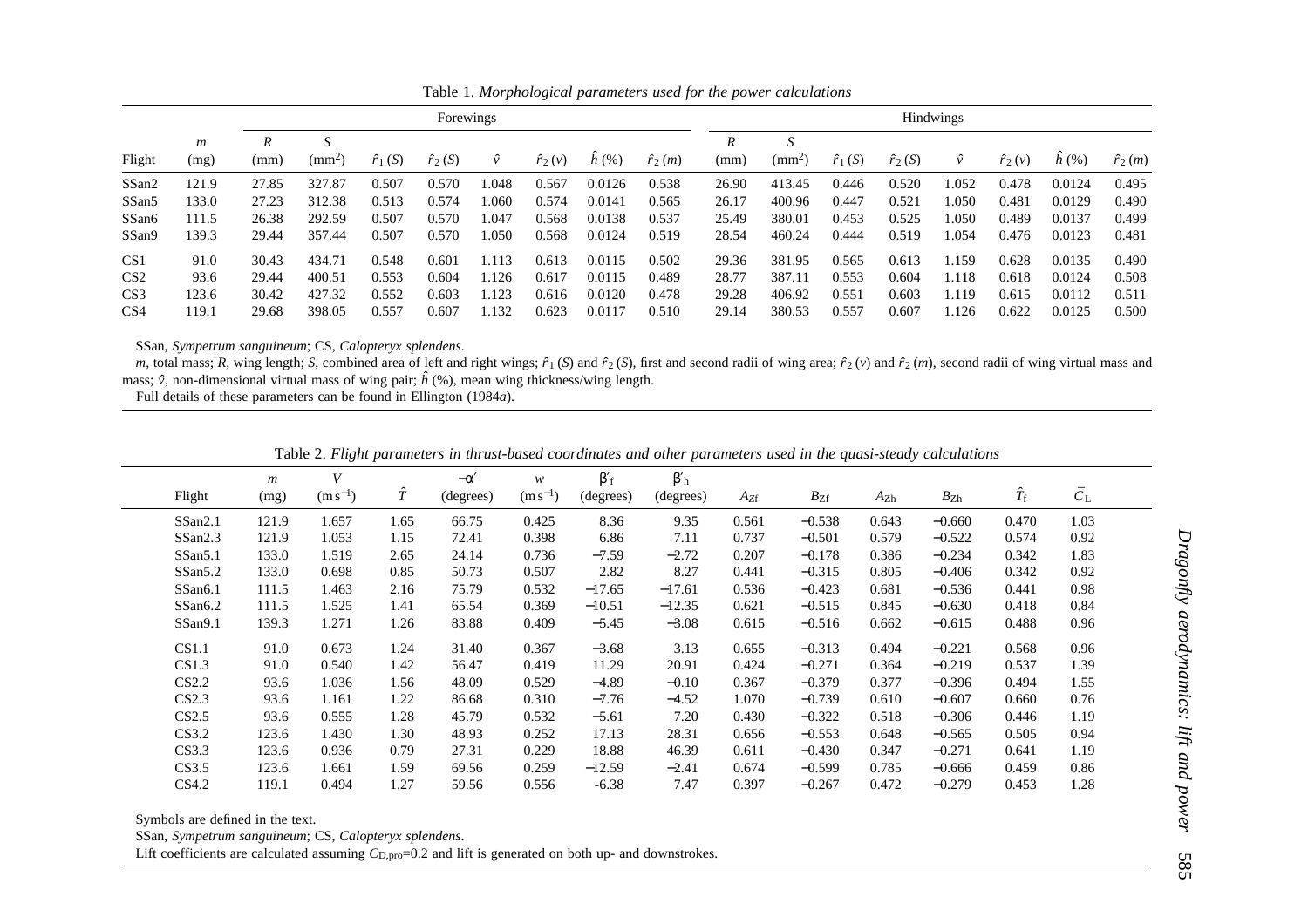weight support. The kinetic energy imparted by the horizontal force component is ignored, because it is treated independently by the *D*par calculation, but it must be realised that the induced velocity has a horizontal as well as a vertical component. Where  $D_{\text{par}}$  is large, for instance at fast flight speeds or where there are large horizontal accelerations, the induced velocity may differ significantly in magnitude and direction from the traditional estimate based on weight support alone. This will lead to errors, albeit probably small, in estimates of both the angles of incidence and the profile drag of the wings. Because of the accelerating flights in this study, the induced velocity was calculated from the total thrust;  $P_{\text{par}}$  is therefore implicitly included in *P*ind.

# *Induced power and induced velocity*

To calculate induced power, the induced velocity resulting from total thrust production must first be calculated. Thrust is the vector sum of the weight support, the parasite drag, body lift and any unbalanced force that accelerates the dragonfly:

$$
T = ma - mg - D_{par} - L_{par}, \qquad (2)
$$

where *m* is body mass, **g** is the acceleration due to gravity and *a* is acceleration. Preliminary calculations showed the lift generated by the dragonfly body, *L*par, to be less that 1 % of the total thrust, and so it was ignored in the present study. This thrust implicitly includes the acceleration and drag components of the body, and so the induced power estimates also include the power required to accelerate the body and overcome parasite drag.

To bring this thrust more in line with the weight support that is conventionally used for induced velocity calculations, the dragonfly coordinate system was transformed to a thrust-based *X*,*Y*,*Z* coordinate system where the thrust is vertical along the *Z* axis, and the *X* axis is parallel to the sagittal plane (Fig. 1). This thrust-based system is similar to the conventional gravitational coordinate system except that the 'vertical' force equals the thrust instead of the weight. The non-dimensional thrust  $\hat{T}$  expresses total aerodynamic force as a proportion of the weight:

$$
\hat{T} = \frac{T}{mg} \tag{3}
$$

Roll angles, which had reached 58 $\degree$  in the horizontal *x'*,*y'*,*z'* coordinates (Wakeling and Ellington, 1997*b*), take values of less than 12 ° in thrust-based coordinates for all except one of the flights in the present study; these angles are more typical of results for insects flying at constant horizontal velocities in a wind-tunnel.

The actuator disc is, by definition, 'horizontal' in the thrustbased coordinates. It represents the area over which the wings interact with the air to give it a 'downwards' impulse and thus can be considered as the projection of the swept area of the wings onto the *X*,*Y* plane. This actuator disc is nearly parallel to the stroke plane, which is approximately normal to the thrust (see Wakeling and Ellington, 1997*b*), so the actuator disc is



Fig. 1. In the thrust-based coordinate system, the thrust *T* is 'vertical' along the *Z* axis, and the dragonfly faces along the *X* axis. The forward velocity *V* is inclined by  $-\alpha'$  to the horizontal actuator disc in the *X*,*Y* plane.

taken to have an area  $A_0 = \Phi R^2$ , where  $\Phi$  is stroke amplitude and *R* is wing length. This estimation of actuator disc area is never more than 6% greater than the equivalent areas  $ΦR<sup>2</sup>cosβ$ , where β is the stroke plane angle, used by Ellington (1984*b*), Ennos (1989) and Dudley and Ellington (1990).

The induced velocity was calculated from the mass flux of air that must be moved by the actuator disc to balance the thrust. The induced velocity *w* for the general case of a rotor with velocity *V* which is inclined at an angle  $-\alpha'$  to the actuator disc is:

$$
w^{4} - 2Vw^{3}\sin\alpha' + V^{2}w^{2} - \left(\frac{T}{2\rho A_{0}}\right)^{2} = 0
$$
 (4)

(Stepniewski and Keys, 1984, equation 2.32). It proves convenient to normalise this equation using the Rankine–Froude estimate of induced velocity *w*0 required for hovering with *T*=*mg*:

$$
w_0 = \sqrt{\frac{mg}{2\rho A_0}} \quad . \tag{5}
$$

Equation 4 can then be written in terms of a non-dimensional velocity  $V'$  (= $V/w_0$ ) and induced velocity  $\hat{w}$  (= $w/w_0$ ) to give:

$$
\frac{1}{\hat{T}^2 k_{\text{ind}}^4} \left\{ \hat{w}^4 - 2V' \hat{w}^3 \text{sin} \alpha' + V'^2 \hat{w}^2 - 1 \right\} = 0 \,. \tag{6}
$$

The induced velocity factor  $k_{ind}$  has been added to this equation to correct for the tip losses and non-uniform flow across the actuator disc. Pennycuick (1975) suggests that a value of  $k_{ind}=1.2$  is appropriate for animal flight, and this has been confirmed for hovering flight with horizontal stroke planes using vortex theories (Ellington, 1984*c*).  $k_{ind}$  should be lower for two pairs of wings having reduced wake periodicity and thus tip losses, but higher for slight inclinations of the stroke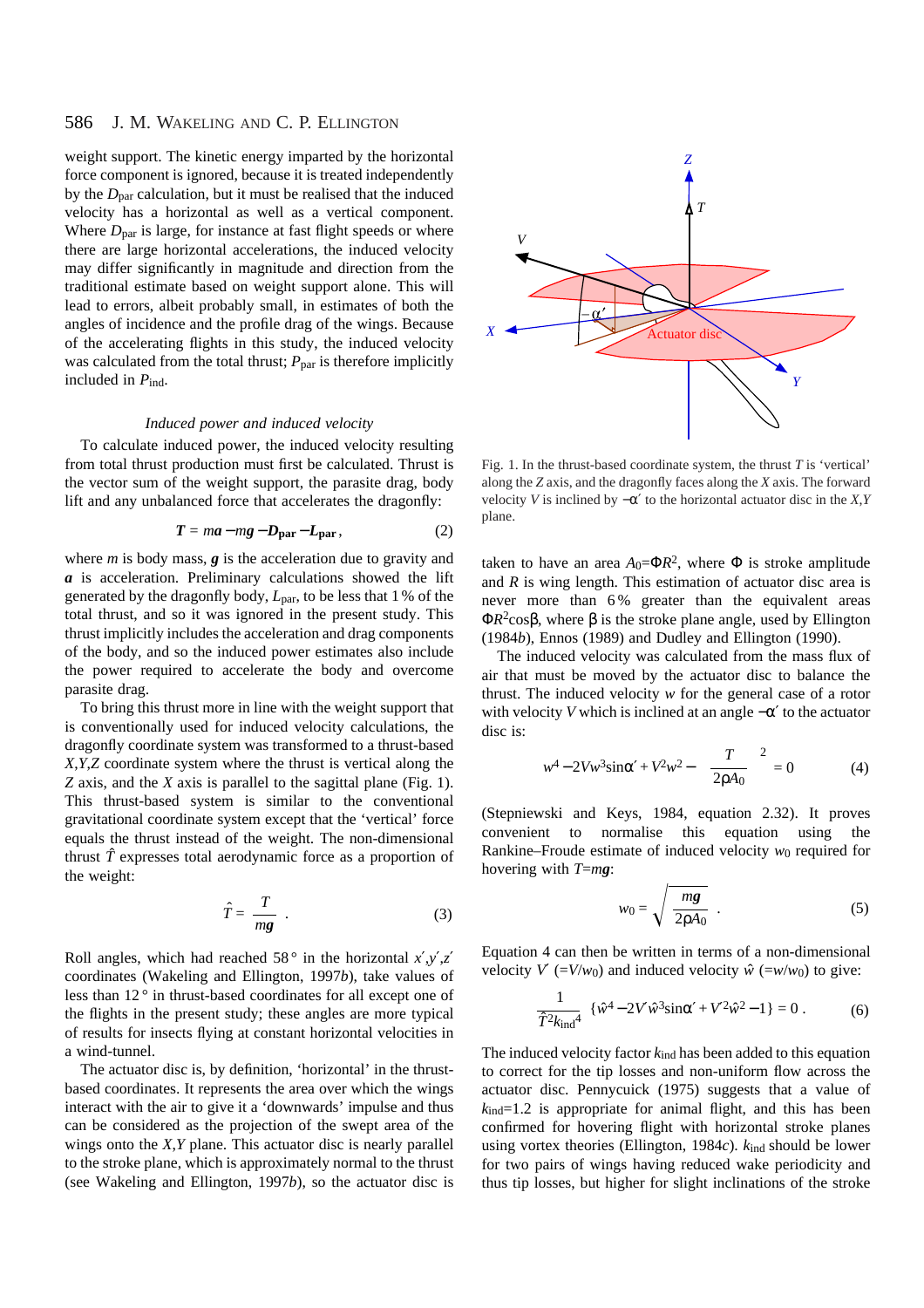planes (Ellington 1984*c*); the value of  $k_{ind}=1.2$  is probably reasonable for dragonflies and has been used in the present study in the absence of a better estimate.

The flights in the present study took values of  $-87$  °  $\lt \alpha$ ′  $\lt -24$  °, and so equations 4 and 6 have been used throughout. Equation 4, however, has two limiting conditions which can be further simplified. The case where  $\alpha' = 0^{\circ}$ describes an actuator disc moving parallel to its plane, and is given in a normalised form by:

$$
\hat{w}_{(\alpha'=0^{\circ})} = \sqrt{-0.5V'^2 + \sqrt{0.25V'^4 + 1}}.
$$
\n(7)

This condition is appropriate for horizontal flights at constant velocity, and has been used by Osborne (1951), Dudley and Ellington (1990) and Cooper (1993). The second case, where  $\alpha'=-90^{\circ}$ , is for hovering or vertical climbing flight with the velocity perpendicular to the actuator disc and is expressed in non-dimensional form by:

$$
\hat{w}_{(\alpha'=-90^\circ)} = -0.5V' + \sqrt{0.25V'^2 + 1} \; ; \tag{8}
$$

this has been used for the slow climbing flight of *Sympetrum frequens* (Azuma *et al.* 1985).

Induced power  $P_{ind}$  is given by the product of thrust and the velocity through the actuator disc:

$$
P_{\text{ind}} = T(w - V \sin \alpha'). \tag{9}
$$

*The quasi-steady model: force coefficients and profile power*

Quasi-steady aerodynamic forces depend on the relative velocity of the wings, and this must first be calculated before the force coefficients and profile power are estimated.

This analysis is based on a quasi-steady model developed by C. P. Ellington (unpublished) for steady, level flight without yaw. Ellington assumed a sinusoidal wing motion confined to the stroke plane. Dragonfly wingbeats are neither sinusoidal nor are they restricted to movement in a single plane (see Wakeling and Ellington, 1997*b*). Ellington's analysis has therefore been modified to include the precise motion of the wing both in the stroke plane and its elevation away from that plane. Yaw has also been added to this model, leading to the profile power costs being asymmetrical between the left and right wings. Profile power is thus calculated for each individual wing for the dragonflies.

The stroke angle φ of the wing within the stroke plane and the angle of elevation θ above the stroke plane are calculated using equation 12 and data from Tables 2 and 3 in Wakeling and Ellington (1997*b*), using the first four harmonics of each Fourier series. Non-dimensional forms of the angular velocities are given by:

$$
\dot{\hat{\phi}} = \frac{2\dot{\phi}}{n\Phi} \tag{10a}
$$

$$
\dot{\hat{\theta}} = \frac{2\dot{\theta}}{n\Phi} , \qquad (10b)
$$

where *n* is the wingbeat frequency,  $\Phi$  is the stroke amplitude and a dot above a symbol denotes differentiation with respect to time. Velocities are normalised to the mean flapping velocity of the wingtip  $U_t$  (=2 $\Phi nR$ ).

When the angle between the stroke plane and the *X*,*Y* plane is β', the non-dimensional flapping velocity of the wing  $\hat{U}$  is given by:

$$
\hat{U} = \frac{\hat{r}\dot{\hat{\Phi}}}{4} \begin{pmatrix} \cos\beta'\cos\phi \\ \sin\phi \\ -\sin\beta'\cos\phi \end{pmatrix} + \frac{\hat{r}\dot{\hat{\Theta}}}{4} \begin{pmatrix} \sin\beta' \\ 0 \\ \cos\beta' \end{pmatrix}, \qquad (11)
$$

where  $\hat{r}$  is the non-dimensional radial position along the wing  $(r/R)$ .

The relative flight velocity is the sum of the forward and induced velocities and is expressed by the normalised velocity *J*ˆ, where:

$$
\begin{pmatrix} \hat{J}_X \\ \hat{J}_Y \\ \hat{J}_Z \end{pmatrix} = \frac{1}{U_t} \begin{pmatrix} V_X \\ \pm V_Y \\ V_Z + w \end{pmatrix} . \tag{12}
$$

 $\hat{J}$  is a form of the advance ratio which also includes the induced velocity. Positive values are taken by  $V_X$  and  $V_Z$  for forward and upward flight. To account for yaw, the sign of  $V_Y$  is opposite for calculations of the relative velocity for the left and right wings. For flight with no yaw,  $V_Y$  is zero. The calculations in the present study are unusual in that the effects of  $V<sub>Y</sub>$  are considered. Yaw has been ignored in all previous aerodynamic studies on insect flight, but the dragonflies in thrust-based coordinates show yaws of up to 56 $\degree$ . Ignoring *V*<sub>Y</sub> here would overestimate  $\overline{C}_L$  by up to 6% and underestimate  $P_{\text{pro}}$  by up to 17%.  $V_Y$  thus makes significant contributions to the force balance and power terms, and so is included in these calculations.

The relative velocity of the wing is the vector sum of the flapping velocity  $\hat{U}$  and the relative flight velocity  $\hat{J}$ . Any spanwise component of this relative velocity is neglected in a quasi-steady analysis, because it is thought to have little effect on the aerodynamic forces. The non-dimensional relative velocity ignoring the spanwise component,  $\hat{U}_{\rm r}$ , has magnitude:

$$
\hat{U}_{r} = \left[ \left( \frac{-\hat{r}\dot{\hat{\theta}}}{4} - \hat{J}_{X}\sin\beta' - \hat{J}_{Z}\cos\beta' \right)^{2} + \left( \frac{\hat{r}\dot{\hat{\phi}}}{4} - \hat{J}_{X}\cos\beta'\cos\phi - \hat{J}_{Y}\sin\phi + \hat{J}_{Z}\cos\phi\sin\beta' \right)^{2} \right]^{\frac{1}{2}}.
$$
 (13)

Direction numbers for  $\hat{U}_r$ , the 'drag' components, are given by  $λ$ <sub>D</sub>,  $μ$ <sub>D</sub> and  $ν$ <sub>D</sub>, respectively, for the *X*, *Y* and *Z* directions. These direction numbers are equal to the direction cosines multiplied by  $\hat{U}_r$ :

$$
\lambda_{\rm D} = -0.25 \hat{r} (\dot{\hat{\theta}} \sin\beta' - \dot{\hat{\phi}} \cos\beta' \cos\phi) - \hat{J}_X (1 - \cos^2\beta' \sin^2\phi) -
$$
  

$$
\hat{J}_Y \cos\beta' \cos\phi \sin\phi - \hat{J}_Z \cos\beta' \sin\beta' \sin^2\phi , \quad (14)
$$

$$
\mu_D = 0.25 \hat{r} \hat{\phi} \sin \phi - \hat{J}_{X} \cos \beta' \cos \phi \sin \phi - \hat{J}_{Y} \sin^2 \phi + \hat{J}_{Z} \sin \beta' \cos \phi \sin \phi, \quad (15)
$$

and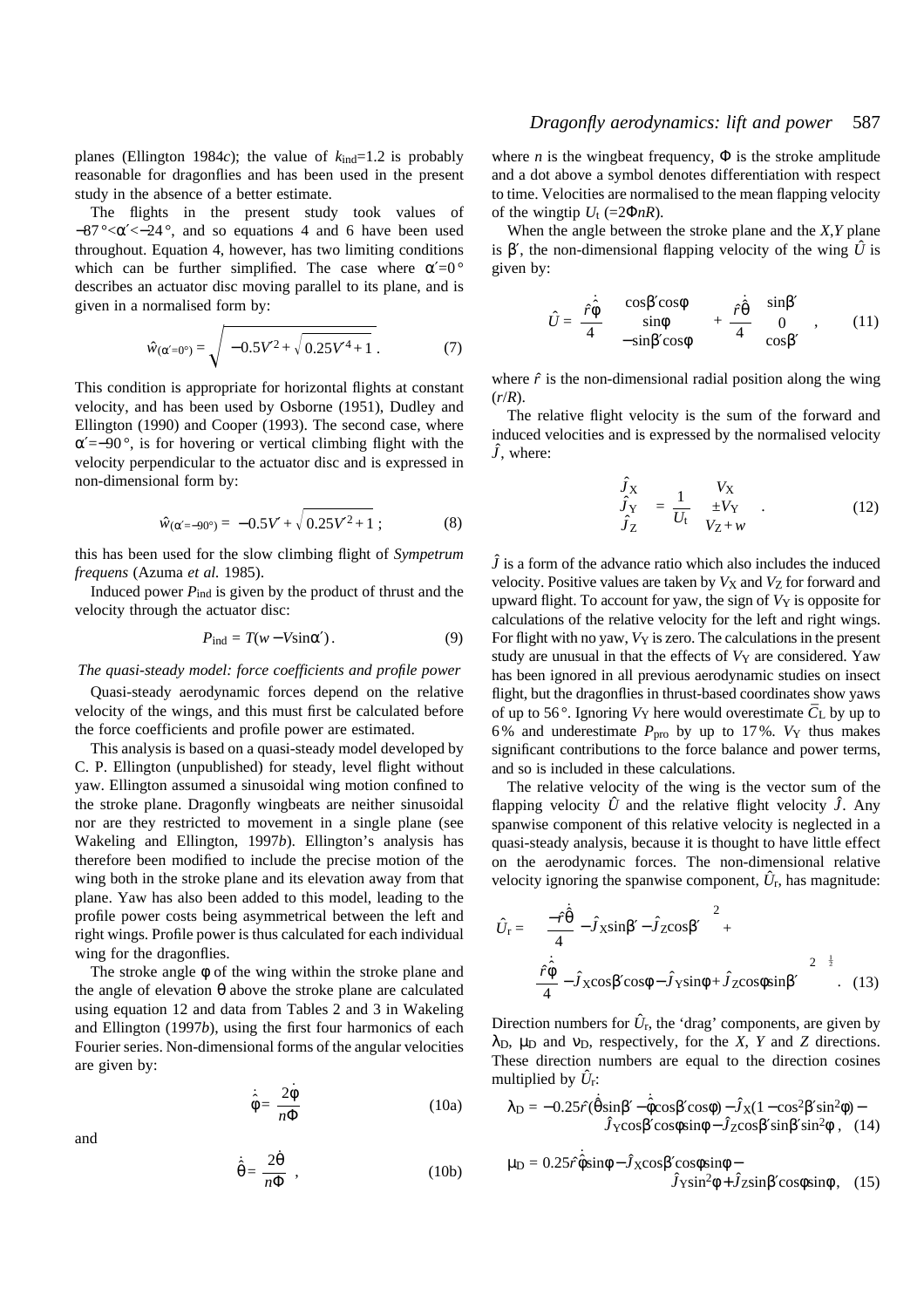$$
v_D = -0.25\hat{r}(\hat{\phi} \cos\phi \sin\beta' + \hat{\theta} \cos\beta') - \hat{J} \cos\beta' \sin\beta' \sin^2\phi + \hat{J} \cos\phi \sin\beta' \sin\phi - \hat{J} \sin^2\beta' \sin^2\phi).
$$
 (16)

Similar direction numbers, normal to  $\hat{U}_{r}$ , are resolved for 'lift' and take the subscript L:

$$
\lambda_{\rm L} = -0.25 \hat{r} \hat{\phi} \sin\beta' - 0.25 \hat{r} \hat{\theta} \cos\beta' \cos\phi + \hat{J}_{\gamma} \sin\beta' \sin\phi - \hat{J}_{\gamma} \cos\phi, \quad (17)
$$

$$
\mu_{\rm L} = -0.25 \hat{r} \dot{\hat{\theta}} \sin \phi - \hat{J} \sin \beta' \sin \phi - \hat{J} \cos \beta' \sin \phi, \qquad (18)
$$

$$
v_{L} = -0.25 \hat{r} \dot{\hat{\phi}} \cos \beta' + 0.25 \hat{r} \dot{\hat{\theta}} \cos \phi \sin \beta' + \hat{J}_{\chi} \cos \phi + \hat{J}_{\gamma} \cos \beta' \sin \phi. \quad (19)
$$

As an intermediate step in calculating the mean aerodynamic forces, non-dimensional integrals sum the velocity components throughout the stroke for all chordwise elements of the wing. Taking a non-dimensional wingbeat period  $0 < \hat{t} < 1$ , and the downstroke and upstroke periods as  $\hat{t}_d$  and  $\hat{t}_u$ , respectively, the integrals to describe the drag components in the *Z* direction are given by:

$$
I_{\text{D},Z(\text{d})} = \int_{\hat{t}_\text{d}} \int_{\hat{r}} \hat{c} \nu_\text{D} \hat{U}_\text{r} \text{d} \hat{r} \, \text{d} \hat{t} \tag{20a}
$$

and

and

$$
I_{\text{D},Z(u)} = \int_{\hat{t}_u} \int_{\hat{r}} \hat{c} \nu_{\text{D}} \hat{U}_{\text{r}} d\hat{r} d\hat{t} , \qquad (20b)
$$

where  $\hat{c}$  is the non-dimensional chord as calculated from  $\hat{r}_1(S)$ and  $\hat{r}_2(S)$  (the first and second radii of wing area) using a Beta function (Ellington, 1984*a*) and the subscripts d and u denote downstroke and upstroke, respectively. Similar integrals can be constructed for the drag components along the *X* and *Y* directions, and also for all three lift components. The integrals are additionally given subscripts D or L depending on whether they are used for drag of lift calculations, respectively. Values for the 'lift' integrals are positive if the relative velocity hits the ventral surface of the wing and negative for the dorsal surface, i.e. positive for the downstroke and negative for the upstroke when the wing flips over. The factor  $\zeta$  is then used to convert these integrals to force coefficients relative to the nondimensional thrust *T*ˆ:

$$
\zeta = \frac{\rho S U_t^2}{2 \hat{T} m g} \tag{21}
$$

where *S* is the wing area. Wing areas given in Table 1 are for wing pairs, however, for yawed flight where the forces on the left and right wings are calculated separately and so the appropriate value of *S* for a single wing must be used.

Lift and drag contributions to the normalised force in the *Z* direction,  $A_Z$  and  $B_Z$ , respectively, are given by:

$$
A_Z = \zeta(\hat{t}_d I_{L,Z(d)} - \hat{t}_u I_{L,Z(u)})
$$
\n(22a)

$$
B_Z = \zeta(\hat{t}_d I_{D,Z(d)} + \hat{t}_u I_{D,Z(u)}).
$$
 (22b)

The forces can then be solved for the quasi-steady analysis; the force in the *Z* direction (both lift and drag) must match the thrust, which by definition is also in the *Z* direction. This quasisteady solution is:

$$
A_Z C_L + B_Z C_{D,pro} = 1.
$$
 (23)

Where the profile drag coefficient *C*<sub>D,pro</sub> can be estimated, where the prome and coefficient  $\overline{C}_L$  at the equation can be solved for a mean lift coefficient  $\overline{C}_L$  at which the wings must be operating throughout their stroke to generate the required total thrust. Dragonflies have two pairs of wings, however, and each wing pair supports only a fraction of the total thrust. If a single value of  $\overline{C}_L$  is assumed for both wing pairs, the forewings generate a fraction  $\hat{T}_f$  of the total thrust:

$$
\hat{T}_{\rm f} = \frac{A_{\rm Zh}B_{\rm Zf}C_{\rm D,pro} + A_{\rm Zf}(1 - B_{\rm Zh}C_{\rm D,pro})}{A_{\rm Zf} + A_{\rm Zh}} \quad , \tag{24}
$$

where subscripts f and h denote the fore- and hindwings, respectively. As with  $C_{L}$ , a common value of  $C_{D, pro}$  is assumed for both wing pairs. The minimum  $\overline{C}_L$  at which both wings must operate throughout their stroke to support  $T$  is then given by:

$$
\overline{C}_{\rm L} = \frac{\hat{T}_{\rm f} - B_{\rm Zf} C_{\rm D,pro}}{A_{\rm Zf}} \ . \tag{25}
$$

Profile power is similarly calculated from non-dimensional integrals that describe the cube of  $\hat{U}_r$  throughout the wingstroke. These integrals for the downstroke and the upstroke are:

$$
I_{P(d)} = \int_{\hat{t}_d} \int_{\hat{r}} \hat{c} \hat{U}_r^3 d\hat{r} d\hat{t} , \qquad (26a)
$$

and

$$
I_{\mathcal{P}(u)} = \int_{\hat{t}_u} \int_{\hat{r}} \hat{\mathcal{C}} \hat{U}_r^3 d\hat{r} d\hat{t} . \qquad (26b)
$$

The power factor  $\sigma$  gives dimensions to these integrals, and is:

$$
\sigma = 0.5 \rho S U_t^3 (\hat{t}_d I_{P(d)} + \hat{t}_u I_{P(u)}).
$$
 (27)

The profile power costs for each wing pair are then given by:

$$
P_{\rm pro} = \sigma C_{\rm D,pro}.
$$
 (28)

As can be seen from equations 25 and 28, the estimates of  $\overline{C}_{\text{L}}$  and  $P_{\text{pro}}$  are dependent on the choice of  $C_{\text{D,pro}}$ . The force measurements from Wakeling and Ellington (1997*a*) showed that the minimum values for *C*<sub>D,pro</sub> are, on average, 0.13 for *S. sanguineum* wings and 0.10 for *C. splendens* wings. These values are for a zero angle of incidence and comprise virtually all skin friction. However, when the wings operate at a non-zero angle of incidence, the pressure drag component of *C*D,pro increases. Data from Azuma *et al.* (1985) show that the mean angle of incidence for *Sympetrum frequens* during slow climbing flight was 26 °, and data from Rüppell (1989) suggest a mean value of 22 ° for *C. splendens* during a variety of flights. The profile drag estimates must thus include the pressure drag component for non-zero angles of incidence.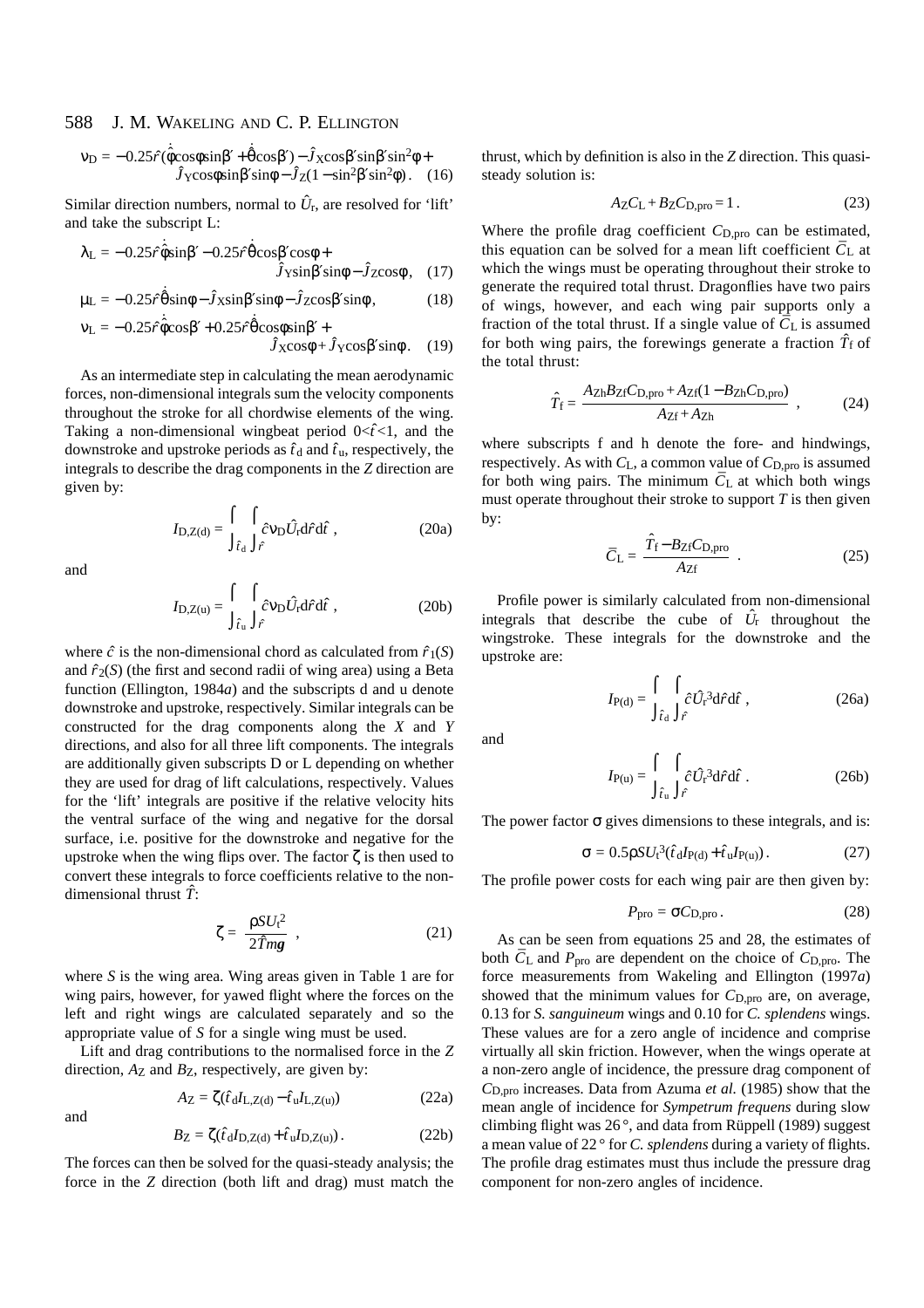Within the range of angle of attack  $\alpha$  with linearly increasing *C*L, the drag coefficient follows the parabolic law:

$$
C_{\rm D} = C_{\rm D,pro} + \frac{C_{\rm L}^2}{b} \,, \tag{29}
$$

(von Mises, 1959) where *b* is a constant and  $C_{L}^{2}/b$  is the coefficient of induced drag. This induced drag coefficient was calculated for each of the four types of wing from Wakeling and Ellington (1997*a*) in the linear range of  $C_{\rm L}$  for  $0^{\circ} < \alpha < 20^{\circ}$ and was subtracted from  $C_D$  to obtain  $C_{D,pro}$  (equation 29). *C*D,pro was then estimated from linear regression of *C*D,pro with α. Assuming mean angles of incidence of  $26^\circ$  and  $22^\circ$ , the mean values are *C*D,pro≈0.20 for *S. sanguineum* and *C*D,pro≈0.17 for *C. splendens*.

Ellington (1984*d*) suggests that for the large angles of incidence used for hovering, *C*D,pro tends to vary inversely with the square root of Reynolds number *Re* and is:

$$
C_{\text{D,pro}} \approx \frac{7}{\sqrt{Re}} \tag{30}
$$

However, these dragonflies were not hovering, and their angles of attack are smaller than those typical of hovering insects (Ellington, 1984*b*). The relationship of equation 30 will therefore be used as an upper estimate for C<sub>D,pro</sub> for these dragonflies.

The non-dimensional integrals in equation 26 give the cube of the normalised relative velocity, and these can be used for calculating a mean Reynolds number for use in equation 30:

$$
Re = U_{t}^{3} \sqrt{\hat{t}_{d} I_{P(d)} + \hat{t}_{u} I_{P(u)}} \frac{2R}{A N} , \qquad (31)
$$

where  $\mathcal{R}$  is the aspect ratio and  $\nu$  is the kinematic viscosity of air. Profile drag values appropriate to the present study according to equations 30 and 31 are  $C_{\text{D,pro}} \approx 0.20$  for *S*. *sanguineum* and *C*D,pro≈0.23 for *C. splendens*.

Estimates of *C*D,pro are remarkably similar for the two methods, and a mean profile drag coefficient of 0.20 was therefore chosen for all the flights in the present study. It should be noted that this *C*D,pro is derived from steady-state measurements (Wakeling and Ellington, 1997*a*); however, it is measurements (*walcung and Emilgion*,  $122n/$ , however, it is At the Reynolds number and angle of attack used by the odonates, the profile drag is dominated by pressure drag. Unsteady mechanisms that increase the amount of circulation generated by the wings should increase drag as well as lift since the total pressure force on a thin wing must be roughly normal to the surface of that wing. The steady-state estimates for *C*D,pro probably represent a lower limit of those that occur during flight and will thus result in conservative estimates for  $\overline{C}_L$  and *P*pro. When better estimates for *C*D,pro become available, then  $\overline{C}_{L}$  and  $P_{\text{pro}}$  can be easily recalculated using equations 25 and 28.

# *Profile drag and wake inefficiencies*

Owing to the geometry of the wing motion, there is a small



Fig. 2. A 'vertical' component of profile drag,  $B_Z C_{D, pro}$ , acts 'downwards' during both the morphological up- and downstrokes. The path of the wingtip, moving at velocity  $\hat{U}_r$ , is drawn in blue. Wing profiles are superimposed on this path, with lift *L* and drag *D* forces appropriate to those positions. The 'downwards'  $B_Z C_{D,pro}$  is indicated by the red bar for each half-stroke. *R*, resultant force; *X* and *Z*, directions in the *X,Y,Z* coordinate system;  $V_Z$ , velocity in the *Z* direction; *w*, induced velocity.

'downwards' component to the profile drag *B*Z*C*D,pro (equation 23) during both the morphological up- and downstrokes (Fig. 2). The 'downwards' nature of this force is indicated by *B*Z taking a negative sign. This force is caused by air being dragged 'upwards' with the wing owing to the 'upward' component of  $\hat{U}_r$ , and so it corresponds to a small upwash imparted to the wake as a result of profile drag.

The power cost of creating the upwash by  $BZC_{D,pro}$  is implicitly included in the *P*<sub>pro</sub> estimate. However, a downwash must be generated to cancel this upwash, in addition to the net downwash to provide thrust support. Extra energy must thus be imparted into the momentum jet which does not appear as net momentum in the far wake; this is an inefficiency in the momentum jet due to the 'vertical' component of profile drag opposing the thrust of the jet.

The induced power calculations from equations 2–9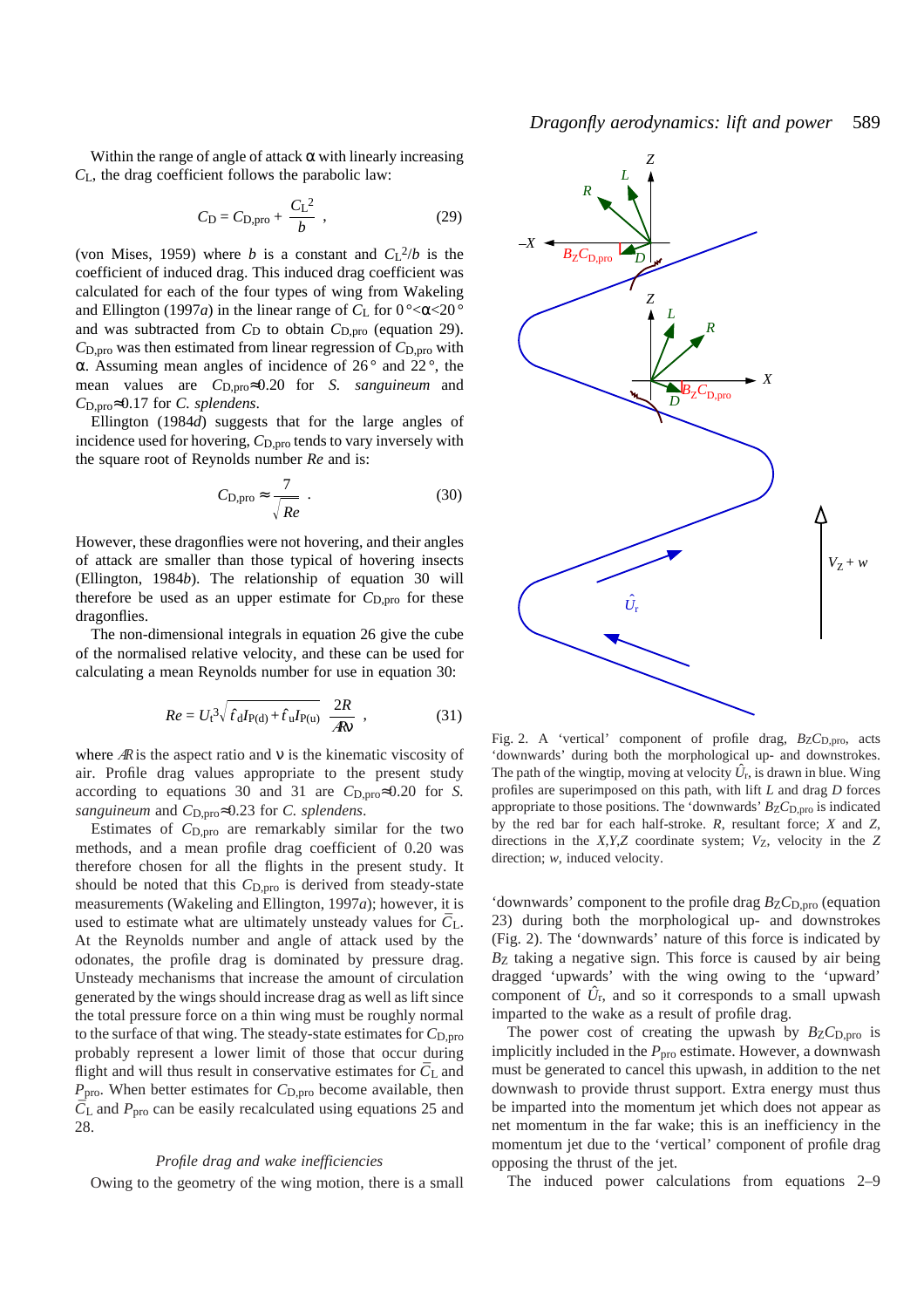balanced the momentum flux in the far wake to the net thrust. The thrust, however, must be augmented by the vertical component of  $D_{\text{pro}}$ ; this augmented thrust,  $\hat{T}'$ , is given by:

$$
\hat{T}' = \hat{T} \{ 1 - [\hat{T}_{\text{f}} B_{\text{Zf}} \overline{C}_{\text{D,pro}} + (1 - \hat{T}_{\text{f}}) B_{\text{Zh}} \overline{C}_{\text{D,pro}}] \}.
$$
 (32)

 $\hat{T}'$  is, on average, 12% greater than  $\hat{T}$ . A revised estimate for induced power,  $P_{ind}$ <sup>'</sup>, including the power required for these inefficiencies in the wake, can thus be calculated using equation 6 with  $\hat{T}'$  to calculate a corresponding value for the induced velocity  $w'$ .  $P'_{ind}$  is then calculated from equation 9 with  $T=\hat{T}'$ *mg* and the new induced velocity *w'*.

In helicopter flight, the vertical component of profile drag on the rotors is negligible compared with the induced drag, and thus the profile drag contribution to the downwash is also negligible and is ignored. Animal flight studies have drawn their methods from the aeronautics literature and so have also ignored this component. Profile power forms a larger fraction of the mechanical power requirements of animal flight (Ellington, 1991). Dragonflies are unusual animal fliers in that they have two functional pairs of wings; dragonfly profile power is typically 75 % of the induced power, and so the contribution of *B*<sub>Z</sub>*C*<sub>D,pro</sub> to the momentum jet may be even greater than for other animals.

The correction for these wake inefficiencies typically increases the total power requirements by 6% and so constitutes a significant improvement to the power estimates for dragonflies. Values for *P*<sub>pro</sub> and *P*<sub>ind</sub> are presented for comparison with previous studies. The aerodynamic power *P*aero is the sum of these two powers, but additionally includes this correction to include the wake inefficiency:

$$
P_{\text{aero}} = P_{\text{ind}}' + P_{\text{pro}}.
$$
 (33)

For cases where there is a net 'upward' component to the profile drag, this drag contributes usefully to the momentum jet. The induced thrust required from the momentum jet is thus reduced by  $BZC_{D,pro}$ , with a corresponding reduction in the induced power requirements. The take-off flight of the large cabbage white butterfly *Pieris brassicae* shows such a net upward component to its profile drag (Ellington, 1980). Its stroke plane is approximately vertical, and the wings are moved with the chord perpendicular to the motion during the downstroke; during the upstroke, the wings are strongly supinated, producing an angle of attack near zero. Vertical stroke plane flights have been recorded in other butterflies (Betts and Wootton, 1986; Sunada *et al.* 1993). Similar kinematics are also seen in G. Rüppell's films of damselfly flight; during strong backwards accelerations, the damselflies can use a synchronous 'downstroke', using large angles of attack, to squeeze air forwards and generate profile drag in a direction useful for their flight.

# *Inertial power*

The inertial power  $P_{\text{acc}}$  required to accelerate the mass of a wing pair and the added mass of air that moves with it is given by the angular velocity of the wing multiplied by the inertial torque  $I_w$ , where  $I_w$  is the moment of inertia of the wing pair and the added mass (Ellington, 1984*d*). The mean  $P_{\text{acc}}$  is equal to the kinetic energy gained by the wing pair,  $0.5I_w\dot{\phi}_{max}^2$ , divided by the period 1/4*n* of acceleration, and is equal to  $2nI_w\dot{\phi}_{max}^2$ .

This approach has been used by Ellington (1984*d*), Dudley and Ellington (1990) and Cooper (1993), with the assumption that the wings oscillate with a simple harmonic motion. Dragonflies do not fit this assumption (Wakeling and Ellington, 1997*b*), which would lead to errors in the estimate for  $\phi_{\text{max}}$ . Simple harmonic motion would underestimate  $\phi_{\text{max}}$  for flight CS3.3 where the wings were held virtually motionless for a period at their most dorsal position and then moved relatively quickly during the downstroke; it would also overestimate  $\dot{\phi}_{\text{max}}$ for cases such as CS2.3, where the angular velocity is reasonably constant throughout the upstroke and the downstroke. For wingbeats where the downstroke-to-upstroke ratio is significantly different from 1, such as CS1.3, the maximum angular velocity will be different for each halfstroke and so must be calculated separately.

The angular wing velocity was calculated from its components both within the stroke plane  $\phi$  and away from the stroke plane  $\phi$ . *P*<sub>acc</sub> is thus given by:

$$
P_{\rm acc} = nI_{\rm w}[(\dot{\phi}^2 + \dot{\theta}^2)_{u_{\rm max}} + (\dot{\phi}^2 + \dot{\theta}^2)_{d_{\rm max}}],
$$
 (34)

where the subscripts u and d denote values for the upstroke and downstroke, respectively. *I*w is equal to:

$$
I_{\rm w} = \rho_{\rm w} S R^3 \hat{h} \hat{r}_2^2(m) + \frac{\pi \rho S^2 R \hat{v} \hat{r}_2^2(v)}{8} , \qquad (35)
$$

where  $\hat{h}$  is the non-dimensional mean wing thickness (Dudley and Ellington, 1990), using the wing parameters  $\hat{r}_1(m)$  and  $\hat{r}_2(v)$  from Table 1 and the wing density  $\rho_w$  taken as 1200 kgm<sup>−</sup>3, the density of solid cuticle (Wainright *et al.* 1976).

The contribution of inertial power to the overall costs of flight will be discussed below in connection with the efficiencies of flight.

# *Heat production*

Owing to inefficiencies in the flight musculature, most of the power expended by the muscles is lost as heat. This power loss can be estimated from measurements of the thermal conductance of the thorax and the thoracic temperature elevation above ambient.

Flight temperatures were measured for *S. sanguineum* and *C. splendens* in the flight enclosure described in Wakeling and Ellington (1997*a*). The dragonflies were encouraged to make ten consecutive flights around the enclosure; each flight consisted of flying one or more lengths of the enclosure and was stimulated by gently squeezing the abdomens of perching dragonflies. Immediately after a dragonfly had finished its ten flights, a thermocouple was inserted laterally into its thorax between the metathoracic and mesothoracic segments. These type K thermocouples were constructed from 0.125mm wires, joined by silver solder and bonded to the end of a sharp wooden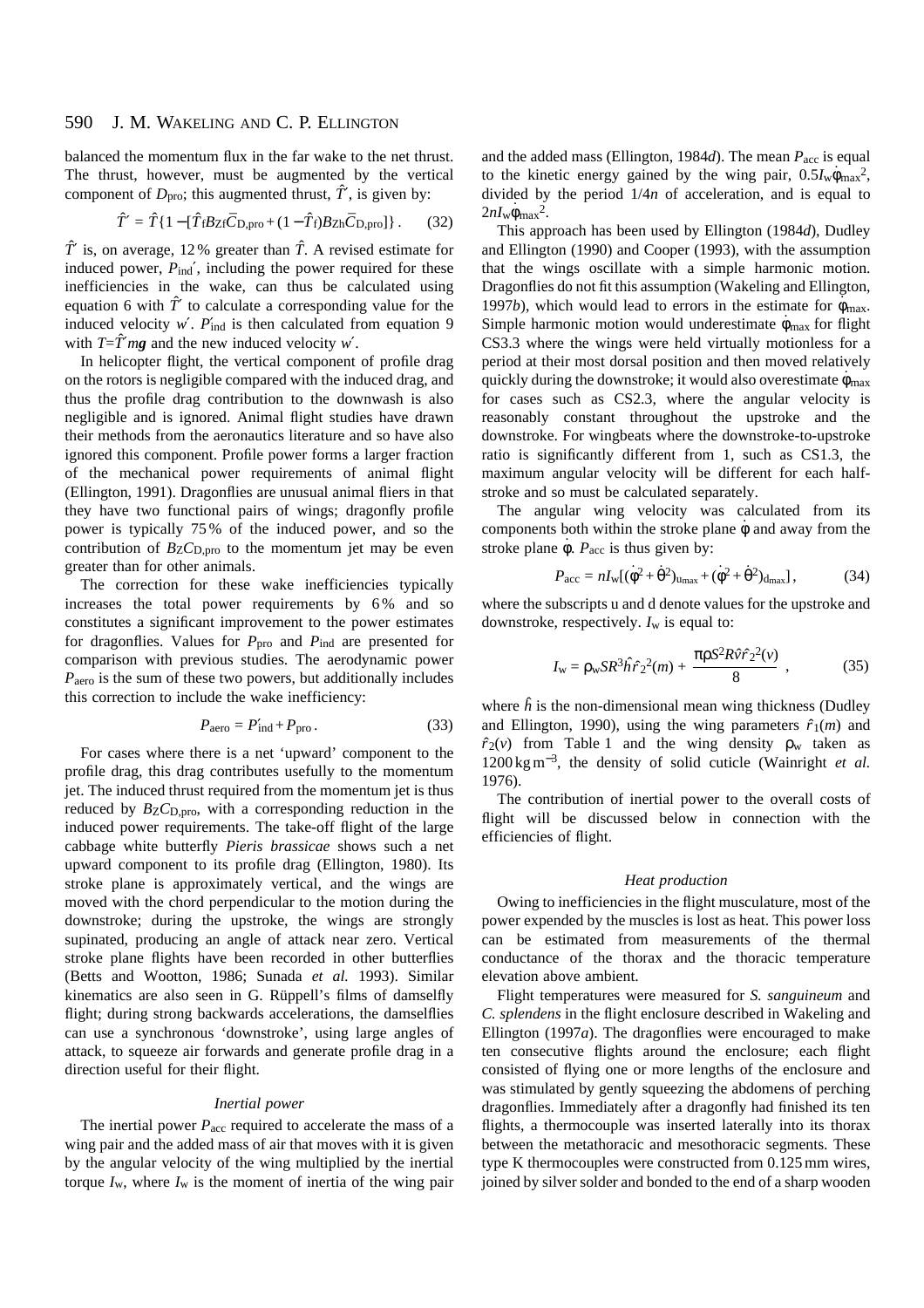rod with epoxy resin; temperatures were read from an RS 611- 234 temperature meter. Weis-Fogh (1964) has shown that the thoracic temperature of the locust, a larger insect than these dragonflies and thus having a greater thermal inertia, rises to a near-maximal value within 2min of the initiation of flight; the temperatures measured here will similarly be close to maximum. Ambient temperature was measured using a second thermocouple in an open shaded box in the enclosure. Individuals underwent this flight and temperature recording procedure no more than four times, and they were then killed with ethyl acetate vapour, and weighed.

Two sets of conductance measurements were made for each of four individuals each of *S. sanguineum* and *C. splendens*. These insects were killed with ethyl acetate vapour, and their bodies were aligned with the flow of a wind-tunnel. The bodies were mounted on a type K thermocouple inserted laterally between the mesothoracic and metathoracic segments. A second thermocouple, below the tunnel, measured the ambient temperature *T*a. The wind-tunnel was that described in Wakeling and Ellington (1997*a*), and the thermocouples were the same as described above. The dragonfly was heated by a lamp to a thoracic temperature  $T_b$  greater than 50 °C and then allowed to cool while temperatures were recorded for a period of 5min. When an object is warmed from the outside and then cooled, the surface will initially be warmer than the core (May, 1976). For this reason, specimens were permitted to cool by 5 °C to reverse the temperature gradient before using the data to calculate conductance. Experiments were repeated at air speeds of 0, 1 and  $2 \text{ m s}^{-1}$ , measured using an Airflow AV-2 rotating-vane anemometer. The room temperature was approximately 28 °C and in sunlight, so the radiant heat losses approximated those during the filmed flights (Wakeling and Ellington, 1997*b*).

The cooling of dead dragonflies is passive and follows the Newtonian law of cooling:

$$
\frac{\mathrm{d}T_{\mathrm{b}}}{\mathrm{d}t} = k(T_{\mathrm{b}} - T_{\mathrm{a}}) \,, \tag{36}
$$

where *k* is the Newtonian cooling constant, given by the gradient of the linear regression of  $\ln(T_b - T_a)$  against time.

The conductance *C* is given by the product of the cooling constant, the specific heat *H* of the dragonfly and its mass *m*:

$$
C = -kHm \t\t(37)
$$

where the value of the specific heat of dragonfly tissue is taken as 3.37 J kg−<sup>1</sup> °C−<sup>1</sup> (May, 1979).

The power for heat production by the thoracic muscles during flight,  $P_{\text{heat}}$ , is calculated from the thoracic temperatures immediately after flight and the value of conductance appropriate to the relative flight velocity:

$$
P_{\text{heat}} = C(T_b - T_a) \tag{38}
$$

# *Muscle efficiency*

Muscle efficiency is the ratio of mechanical work to the sum

# *Dragonfly aerodynamics: lift and power* 591

of heat and work. Preliminary investigations showed that *P*acc for these flights was less than the aerodynamic power, and so the mechanical power is equal to *P*aero. The muscle efficiency  $\eta_m$  is therefore:

$$
\eta_{\rm m} = \frac{P_{\rm aero}}{P_{\rm aero} + P_{\rm heat}} \tag{39}
$$

# **Results**

The flight sequences occurred at varying velocities and thrusts, and hence the calculated results depend simultaneously on both these variables. It must be appreciated that trends against either velocity or thrust cannot be totally isolated.

# *Quasi-steady lift coefficients*

The quasi-steady analysis predicts that the *S. sanguineum* flights occurred at  $\overline{C}_L \le 1.8$ , and the *C. splendens* flights at  $\overline{C}_L \leq 1.6$  (Table 2; Fig. 3). In fact, all except one of the *S*. sanguineum flights occurred at  $\overline{C}_L \le 1.0$  and, in general, the



Fig. 3. Mean lift coefficients *C*L plotted against velocity *V* (A) and thrust *T* (B). *Sympetrum sanguineum* and *Calopteryx splendens* are represented by filled and open circles, respectively.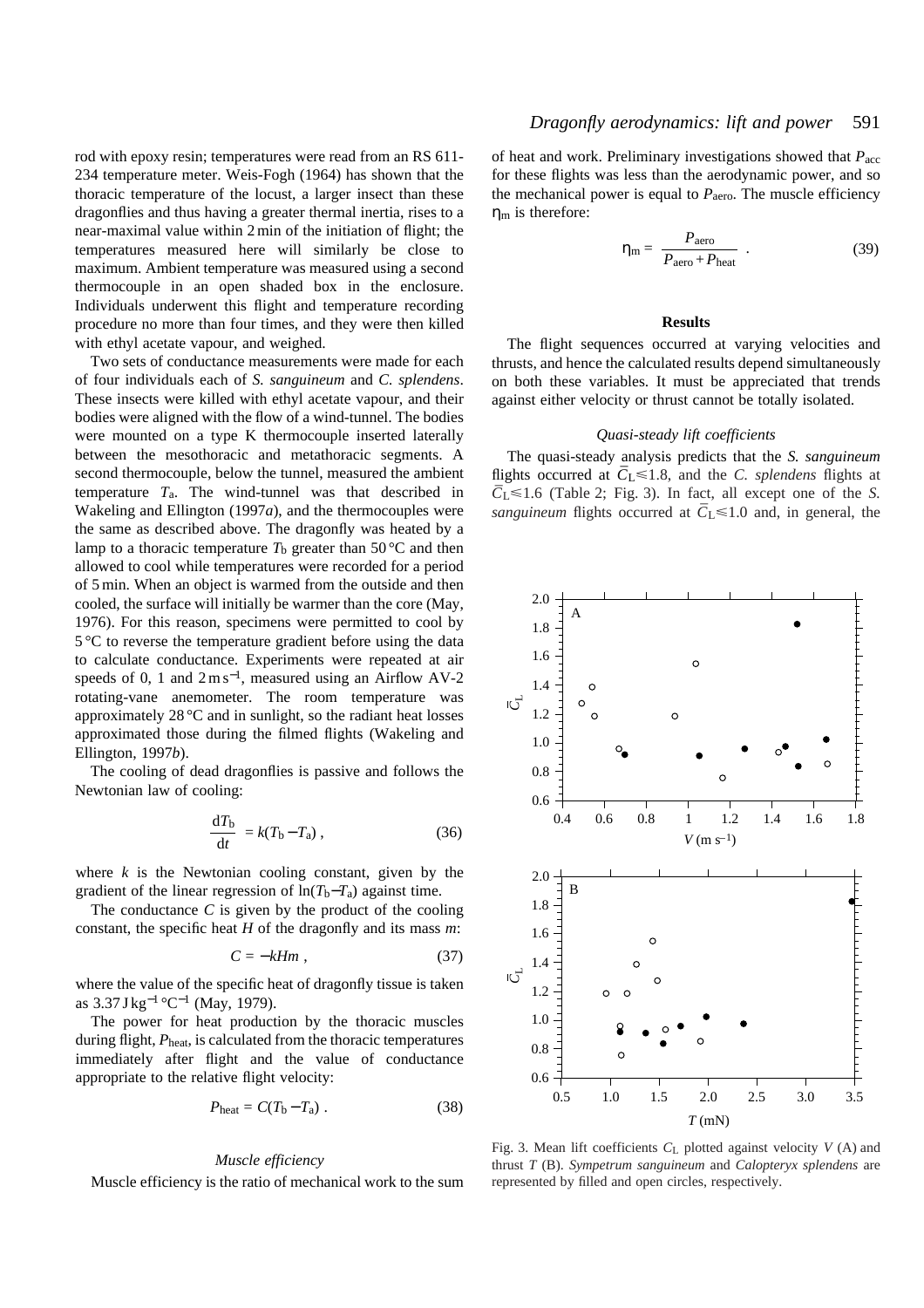dragonfly flew with lower  $\bar{C}_L$  than the damselfly for any given velocity or thrust.

The *S. sanguineum* values of  $\overline{C}_L \le 1.0$  are within the range of *C*L values which the wings can generate in a steady flow (see Wakeling and Ellington, 1997*a*), and so flights over the range 0.70<*V*<1.66 could be explained by quasi-steady aerodynamics. Dragonfly lift coefficients may reach 1.8 with first-order unsteady mechanisms, i.e. unsteady separated flow and dynamic stall (Azuma *et al.* 1985), and so the extraordinarily high  $\overline{C}_L$  for SSan5.1 may be explained by these mechanisms. This flight was unusual with a small value of  $\alpha'$ (−24 °, Table 2), and so there was a relatively smaller *Z* component of *V* than for the other dragonfly flights. The vertical factors  $A_Z$  and  $B_Z$  were thus small, and subsequently a larger value of  $\overline{C}_{L}$  was required to solve the force balance of equation 25. This flight illustrates how the wings must operate  $\alpha$  –  $\overline{C}_L$  to generate the required thrust when the angle between the velocity direction and the stroke planes is small.

The  $\bar{C}_{L}$  values for *C. splendens* are generally greater than those for *S. sanguineum*. The main kinematic differences between the wingstrokes of these two species are the lower wingbeat frequency and greater stroke amplitude for *C. splendens*, and the fact that the damselfly performs a clap and fling at the dorsal end of its stroke (Wakeling and Ellington, 1997*b*). The wingbeat frequency and stroke amplitude both affect the flapping velocity and hence the lift of the wing. The enhancement of  $\overline{C}_L$  for *C. splendens* may therefore be due to the clap-and-fling mechanism, which generates more lift for a given mean wing velocity.

The analysis assumes that both wing pairs operate at the same  $\overline{C}_{L}$ , and then calculates the thrust partitioning  $\hat{T}_{f}$  between the fore- and hindwings. For sequences in which the fore- and hindwing kinematics differ, particularly for the damselfly where they perform different degrees of partial fling, this assumption may be inadequate. Nevertheless, it does provide a value for the may be madequate. Teverancess, a does provide a value for the minimum  $\bar{C}_{\rm L}$  at which all the wings must be operating and an indication of the thrust partitioning. For all *S. sanguineum* flights except one, the forewing thrust  $\hat{T}_f$  was less than 0.5, and hence the hindwings provided the most aerodynamic force (Table 2). Values for *C. splendens* show  $\hat{T}_{\tilde{f}} \approx 0.5$ , with the foreand hindwing pairs sharing the aerodynamic load nearly equally. The difference in thrust partitioning between *S. sanguineum* and *C. splendens* may be attributed to their wing areas. The dragonfly hindwings have a larger area than the forewings (Table 1) and so would generate more aerodynamic force for the same kinematics and  $\overline{C}_L$ ; in contrast, the damselfly fore- and hindwings are of similar area and so would generate similar aerodynamic forces for the same kinematics and  $\bar{C}_{L}$ .

### *Induced power*

Induced power is similar for both *S. sanguineum* and *C. splendens* and shows a general increase with both velocity and thrust (Table 3; Fig. 4); there is a stronger relationship for the increase with thrust. For horizontal flights at nearly constant thrusts equal to body weight, Pennycuick (1975) predicts that *P*<sub>ind</sub>∝1/*V* and hence decreases with increasing velocity. The



Fig. 4. Individual mechanical power components plotted against velocity *V* (A) and thrust *T* (B). *S. sanguineum* and *C. splendens* are represented by filled and open symbols, respectively. Green diamonds are for parasite power  $P_{\text{par}}$ , blue squares for profile power  $P_{\text{pro}}$ , red circles for induced power *P*ind, and black triangles for inertial power *P*acc. The values for *P*ind implicitly include *P*par.

reason for the observed increase of *P*ind with *V* can be attributed to the correlation between thrust and velocity for these flights (Wakeling and Ellington, 1997*b*). *P*ind is more strongly dependent on *T* than on *V*, and hence the relationship with *V* is partially obscured by the effect of *T*.

#### *Profile power*

Profile power is also similar for both species of dragonfly (Table 3) and shows an increase with both *V* and *T* (Fig. 4). The increase with *V* is expected because, at higher velocities, the relative velocity and thus *D*pro increase. The increase with *T* is because additional aerodynamic force is generated by the wings beating at larger stroke amplitudes for the dragonfly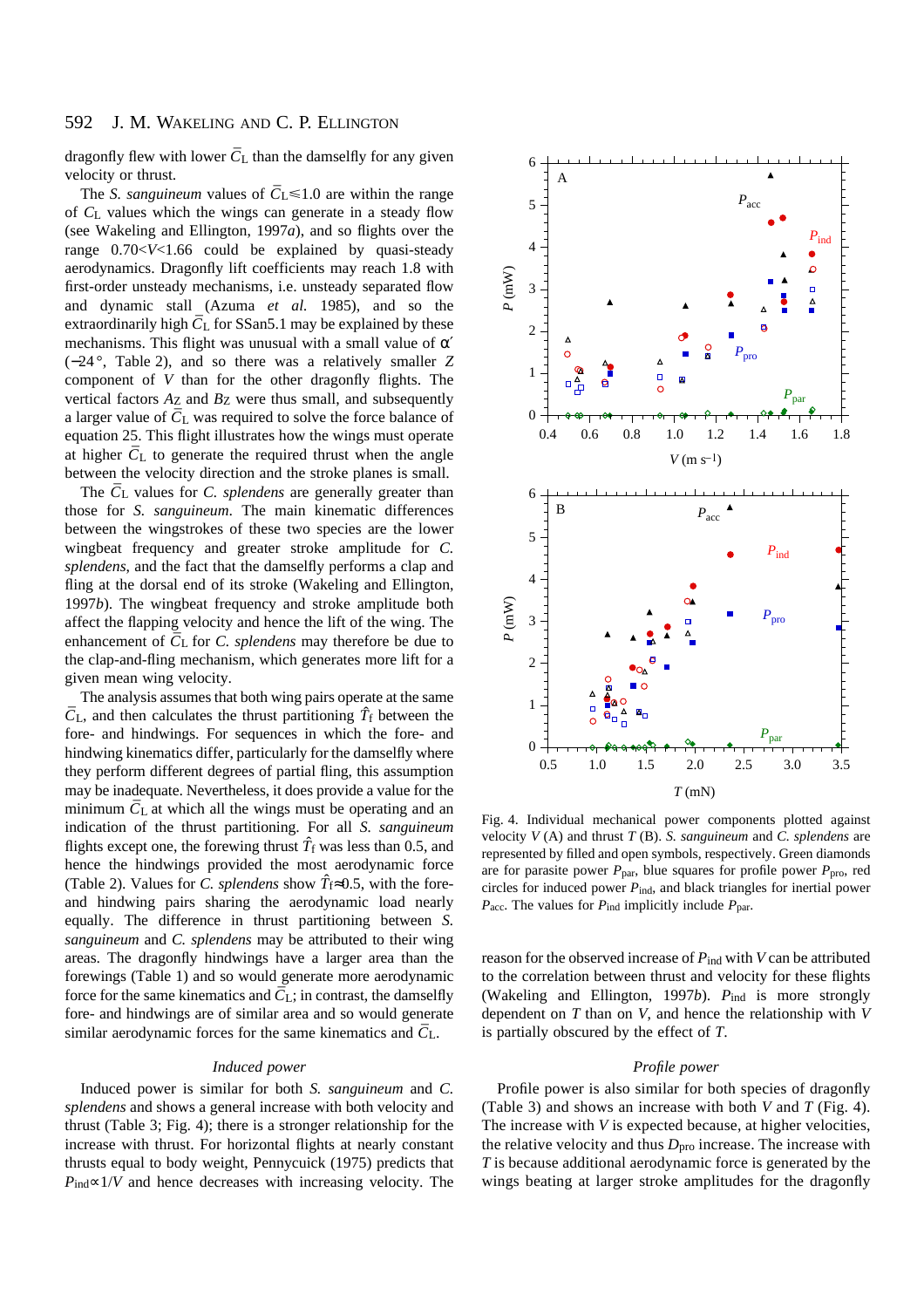Table 3. *Components of mechanical power during flight*

|                     | $\boldsymbol{m}$ |                   | $P_{\text{ind}}$ | $P_{\text{pro}}$ | $P_{\rm acc}$ | $P_{\text{aero}}$ | $P_{\rm aero}^*$ |
|---------------------|------------------|-------------------|------------------|------------------|---------------|-------------------|------------------|
| Flight              | (mg)             | $\hat{m}_{\rm m}$ | (mW)             | (mW)             | (mW)          | (mW)              | $(Wkg^{-1})$     |
| SSan2.1             | 121.9            | 0.492             | 3.85             | 2.52             | 3.49          | 6.92              | 115.3            |
| SSan2.3             | 121.9            | 0.492             | 1.92             | 1.49             | 2.61          | 3.65              | 60.9             |
| SSan <sub>5.1</sub> | 133.0            | 0.483             | 4.70             | 2.86             | 3.83          | 7.84              | 122.1            |
| SSan <sub>5.2</sub> | 133.0            | 0.483             | 1.16             | 1.00             | 2.71          | 2.27              | 35.4             |
| SSan6.1             | 111.5            | 0.479             | 4.60             | 3.20             | 5.73          | 8.36              | 156.2            |
| SSan6.2             | 111.5            | 0.479             | 2.71             | 2.50             | 3.24          | 5.58              | 104.3            |
| SSan9.1             | 139.3            | 0.489             | 2.88             | 1.94             | 2.68          | 5.20              | 76.3             |
| CS1.1               | 91.0             | 0.327             | 0.79             | 0.76             | 1.26          | 1.61              | 54.3             |
| CS1.3               | 91.0             | 0.327             | 1.10             | 0.56             | 0.87          | 1.73              | 58.2             |
| CS2.2               | 93.6             | 0.367             | 1.87             | 0.88             | 0.84          | 2.94              | 85.6             |
| CS2.3               | 93.6             | 0.367             | 1.64             | 1.43             | 1.42          | 3.34              | 97.3             |
| CS2.5               | 93.6             | 0.367             | 1.09             | 0.69             | 1.06          | 1.88              | 54.6             |
| CS3.2               | 123.6            | 0.342             | 2.09             | 2.13             | 2.54          | 4.50              | 106.4            |
| CS3.3               | 123.6            | 0.342             | 0.63             | 0.93             | 1.28          | 1.63              | 38.4             |
| CS3.5               | 123.6            | 0.342             | 3.50             | 3.02             | 2.74          | 7.02              | 166.1            |
| CS4.2               | 119.1            | 0.353             | 1.46             | 0.77             | 1.82          | 2.34              | 55.8             |

 $m$ , mass;  $\hat{m}_m$ , non-dimensional muscle mass;  $P_{ind}$ , induced power; *P*<sub>pro</sub>, profile power; *P*<sub>acc</sub>, inertial power; *P*<sub>aero</sub>, aerodynamic power; *P*<sup>\*</sup><sub>aero</sub>, muscle mass-specific aerodynamic power.

SSan, *Sympetrum sanguineum*; CS, *Calopteryx splendens*.

and at higher frequencies for the damselfly (Wakeling and Ellington, 1997*b*), both of which increase the relative velocity.

## *Inertial power*

*P*acc shows a general increase with both *V* and *T* (Fig. 4), again an expected result because at higher *V* and *T* the wings must beat at higher velocities to generate the required forces, and this entails higher *P*acc costs. The inertial power costs for *S. sanguineum* are typically double those for *C. splendens*. The dragonfly wings have lower moments of inertia than those of the damselfly because their mass and area are distributed closer to the wing bases; however, their higher wingbeat frequencies and maximum wing velocities lead to the higher values for *Pacc.* For all except one of the flights of both species, *Pacc* is less than *P*aero (Table 3).

### *Aerodynamic power*

Graphs for aerodynamic power *P*aero as functions of *V* and *T* are shown in Fig. 5, and for muscle mass-specific  $P_{\text{aero}}^*$  in Fig. 6. *P*aero is generally lower for *C. splendens* than for *S. sanguineum* at any given *V*; this again can be attributed to the clap-and-fling mechanism, which is the major kinematic difference between the two, as being a more efficient way of generating aerodynamic force. The damselfly has a lower proportion of muscle mass  $\hat{m}_{\text{m}}$  than the dragonfly (Table 3) so, despite the fact that both species were of similar mass, the muscle mass-specific  $P_{\text{aero}}^{*}$  is greater for *C. splendens* than for *S. sanguineum*.

*S. sanguineum* shows a monotonic increase in *P*aero with speed, but it slightly increases for *C. splendens* at low speeds.



Fig. 5. Aerodynamic power *P*aero plotted against velocity *V* (A) and thrust *T* (B). *S. sanguineum* and *C. splendens* are represented by filled and open circles, respectively.

The damselfly flights extend to lower values of *V* and advance ratio *J* than those of the dragonfly, so the reason for the dragonfly not showing an increase in *P*aero at the lower velocities may be the more restricted speed range. Again, the true shape of the relationship between  $P_{\text{aero}}$  and  $V$  may be obscured by correlations with *T*.

Both species showed an increase in  $P_{\text{aero}}$  with  $T$ ; this is to be expected as high thrusts necessarily require high *P*ind.

The maximum  $P_{\text{aero}}^*$  values were 156W kg<sup>-1</sup> and 166W kg<sup>-1</sup> for *S. sanguineum* and *C. splendens*, respectively. Because *P*acc is smaller than *P*aero, these are also the maximum mechanical power outputs from the muscle and are unaffected by the extent of elastic storage.

# *Heat production*

Values for the Newtonian cooling constant *k* are shown in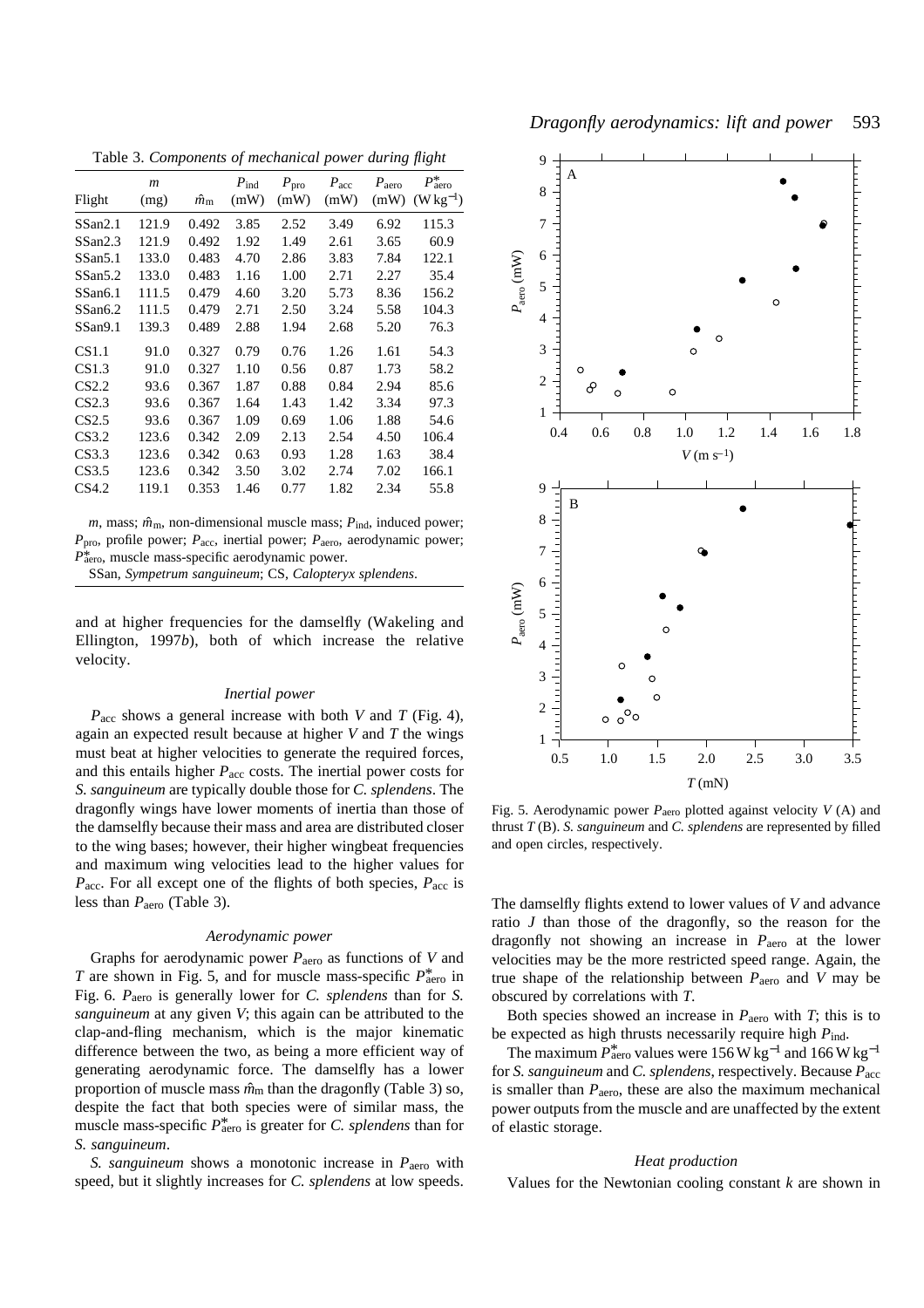

Fig. 6. Muscle mass-specific aerodynamic power  $P_{\text{aero}}^{*}$  plotted against velocity *V* (A) and thrust *T* (B). *S. sanguineum* and *C. splendens* are represented by filled and open circles, respectively.

Fig. 7. As a result of convective cooling, *k* almost doubles when the airspeed increases from 0 to  $1 \text{ m s}^{-1}$ , and then shows a lesser increase as speed increases to 2ms<sup>−</sup>1. The relative flight velocities  $V_r$  were  $1.13 < V_r < 2.05$  m s<sup>-1</sup> and 0.92<*V*r<1.91ms−<sup>1</sup> for *S. sanguineum* and *C. splendens*, and so values of *k* during flight are well represented by the respective means of  $k=-0.017 s^{-1}$  and  $k=-0.020 s^{-1}$  from cooling in an air flow of  $1-2 \text{ m s}^{-1}$ .

Thoracic temperatures immediately after flight are shown in Fig. 8. The mean values for muscle mass-specific heat production were 663Wkg−<sup>1</sup> and 838Wkg−<sup>1</sup> for *S. sanguineum* and *C. splendens*, respectively.

## **Discussion**

Current understanding of dragonfly aerodynamics is still limited by our poor knowledge of the nature of the flow



Fig. 7. Newtonian cooling constant *k* as a function of air velocity *V* during passive cooling in a wind-tunnel. Data for *S. sanguineum* are given by filled circles and data for *C. splendens* by open circles. Mean values for −*k* (*N*=4) are given, and error bars indicate the standard error of the means (S.E.M.).



Fig. 8. Thoracic temperatures *T*b immediately after flight plotted against ambient temperature *T*a during each flight. Data for *S. sanguineum* are given by filled circles and data for *C. splendens* by open circles.

interactions between the fore- and hindwings. Dragonflies can beat all their wings independently, and they can alter the phase relationships between the fore- and hindwings; near synchronous wingbeats may be used to generate more aerodynamic force than the usual dragonfly mode of 'counterstroking' (Alexander, 1984, 1986; Rüppell, 1989). Mechanical models have shown that changing the phase relationship between the fore- and hindwings can, indeed, alter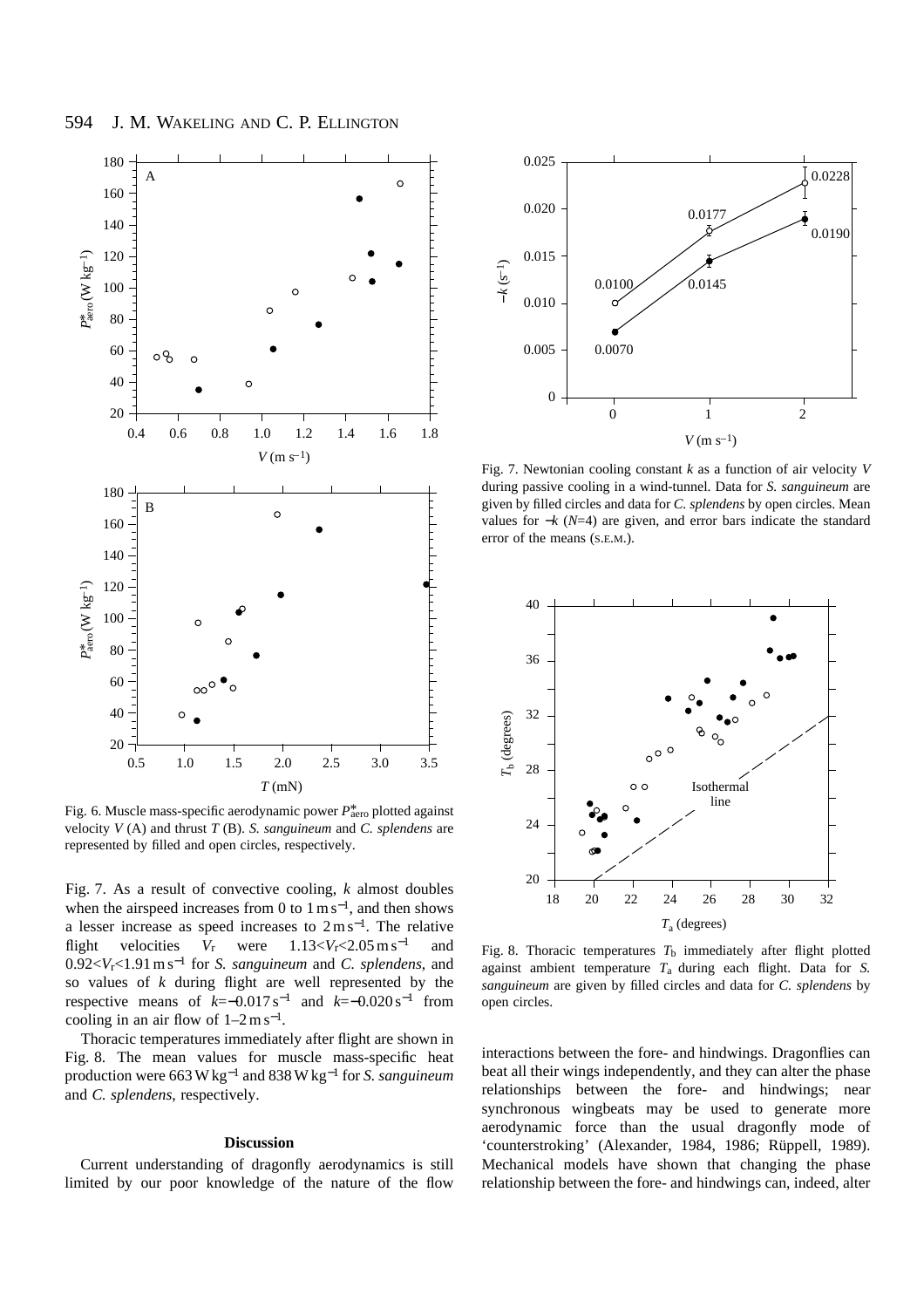the force production (Luttges, 1989), and similar conclusions have been predicted from theory (Lan, 1979; Azuma *et al.* 1985). Vortices shed from the wings interact, and the resultant force cannot be predicted from the kinematics of the individual wings alone (Saharon and Luttges, 1988). Until the nature of the wing interactions is better understood, the effects of kinematic variations for individual wings cannot be predicted with confidence.

The approach taken in the present analysis uses a single actuator disc for all four wings in the induced power calculations and investigates the net mass flux of air into the far wake. Problems created by flow interactions between the wings are thus circumvented. A more detailed aerodynamic description of dragonfly flight will only be possible when the precise flows around each wing can be accurately modelled. Nonetheless, the results from the present study are useful for assessing dragonfly flight performance and for comparisons with other insects. Additionally, the methods used here for considering the effects of accelerations are applicable to insects with one functional pair of wings.

# *Quasi-steady lift coefficients*

The quasi-steady  $\overline{C}_L$  for *S. sanguineum* appears surprisingly low from the present study. For all except one of its flights,  $0.8 < \overline{C}_L < 1.0$ , despite the fact that the advance ratio was consistently low (*J*<0.5, Wakeling and Ellington, 1997*b*) and so the flights were approaching hovering. Previous authors who found high  $\bar{C}_{L}$  values for the dragonfly (Osborne, 1951; Weis-Fogh, 1967; Norberg, 1975) all studied flights in which the stroke planes were steeply inclined, i.e. where they were not nearly normal to the thrust. The flight SSan6.1 had a reasonably inclined stroke plane with  $\beta' = -18^\circ$ , but all the other *S. sanguineum* flights were in the range −12 °  $\langle \frac{\beta}{8} \rangle$  and thus were nearly normal to the thrust. *S. sanguineum* can generate unsteady lift from its wings: flight SSan5.1 required  $\overline{C}_L$  equal to 1.8, a value which is incompatible with quasi-steady assumptions, and in the field *S. sanguineum* hovers with a horizontal body and inclined stroke planes. However, it tends to 'hover' facing into the wind whenever there is any breeze, and this effectively gives it a forward velocity. For accelerated flight, as in the present study, dragonflies may adopt kinematics with stroke planes nearly normal to the thrust more often than has previously been thought. The upstroke is thus recruited for an equal share of the thrust production, halving  $\bar{C}_{L}$  compared with a strongly inclined stroke that relies on the downstroke alone for thrust.

The quasi-steady  $\bar{C}_{L}$  for *C. splendens* is generally higher than for *S. sanguineum*:  $0.8 < \overline{C}_L < 1.6$ . The mean wing velocity is lower for the damselfly, mainly because its wingbeat frequency is half that of the dragonfly. However, the body mass and wing area are similar for the two species. For a given level of thrust generation, the damselfly must operate its wings at  $\vec{C}_{L}$ , and this is indeed what happens. The extra lift for the damselfly wing may be derived from the clap-and-fling mechanism, and has already been discussed in Wakeling and Ellington (1997*b*).

# *Dragonfly aerodynamics: lift and power* 595

The values for  $\bar{C}_{\text{L}}$  have been calculated on the assumption that useful lift is produced on both the up- and downstrokes. For damselfly flights where there is a strong clap and fling, this assumption may not be adequate. As the wings are flung apart, a flow of air into the opening gap creates a circulation about each wing; these circulations are created prior to, and completely independently of, the translatory motion of the wings. Downstroke circulation is thus enhanced by circulation generated at the preceding fling. At the start of the upstroke, however, the isolated wings must fight the Wagner effect which could be exacerbated by the shed vorticity from the downstroke. Upstroke circulation may thus be lower than from quasi-steady predictions. In the extreme case, all the lift may be generated during the downstroke, with none being generated during the upstroke.  $\overline{C}_{L}$  can be calculated for such cases by taking a value of zero for  $I_{L,Z(u)}$  in equation 22: profile drag still occurs during each half-stroke, but lift is only produced on the downstroke. Such estimates of  $\overline{C}_{L}$  based on lift from the downstroke alone represent the upper limits of  $\overline{C}_{L}$  and are given in Table 4. It should be noted that, while there may be some justification for these values for some of the damselfly flights, the original assumption of both upstroke and downstroke lift is probably more appropriate to the dragonfly and the rest of the damselfly flights.

The damselfly utilises its highest  $\overline{C}_L$  during its lowestvelocity flights. This may underlie differences in its flight behaviour when compared with the dragonflies. Field observations show that dragonflies typically fly quickly through the large airspaces above a body of water whilst damselflies fly more slowly, manoeuvring around the

Table 4. *Mean lift coefficient and thrust partitioning assuming that* C*D,pro=0.2 and that lift is generated purely on the downstroke*

|                     | ne uomentuur      |                   |
|---------------------|-------------------|-------------------|
| Flight              | $\hat{T}_{\rm f}$ | $\bar{C}_{\rm L}$ |
| SSan2.1             | 0.483             | 1.79              |
| SSan2.3             | 0.569             | 1.71              |
| SSan <sub>5.1</sub> | 0.345             | 3.15              |
| SSan <sub>5.2</sub> | 0.320             | 1.91              |
| SSan6.1             | 0.440             | 2.34              |
| SSan6.2             | 0.409             | 1.71              |
| SSan9.1             | 0.487             | 2.00              |
| CS1.1               | 0.566             | 2.25              |
| CS1.3               | 0.537             | 2.68              |
| CS2.2               | 0.490             | 2.59              |
| CS2.3               | 0.645             | 1.67              |
| CS2.5               | 0.538             | 2.36              |
| CS3.2               | 0.514             | 1.49              |
| CS3.3               | 0.558             | 2.08              |
| CS3.5               | 0.440             | 1.82              |
| CS4.2               | 0.426             | 2.88              |
|                     |                   |                   |

 $\overline{C}_L$ , mean lift coefficient;  $\hat{T}_f$ , non-dimensional forewing thrust; *C*D,pro, profile drag coefficient.

SSan, *Sympetrum sanguineum*; CS, *Calopteryx splendens*.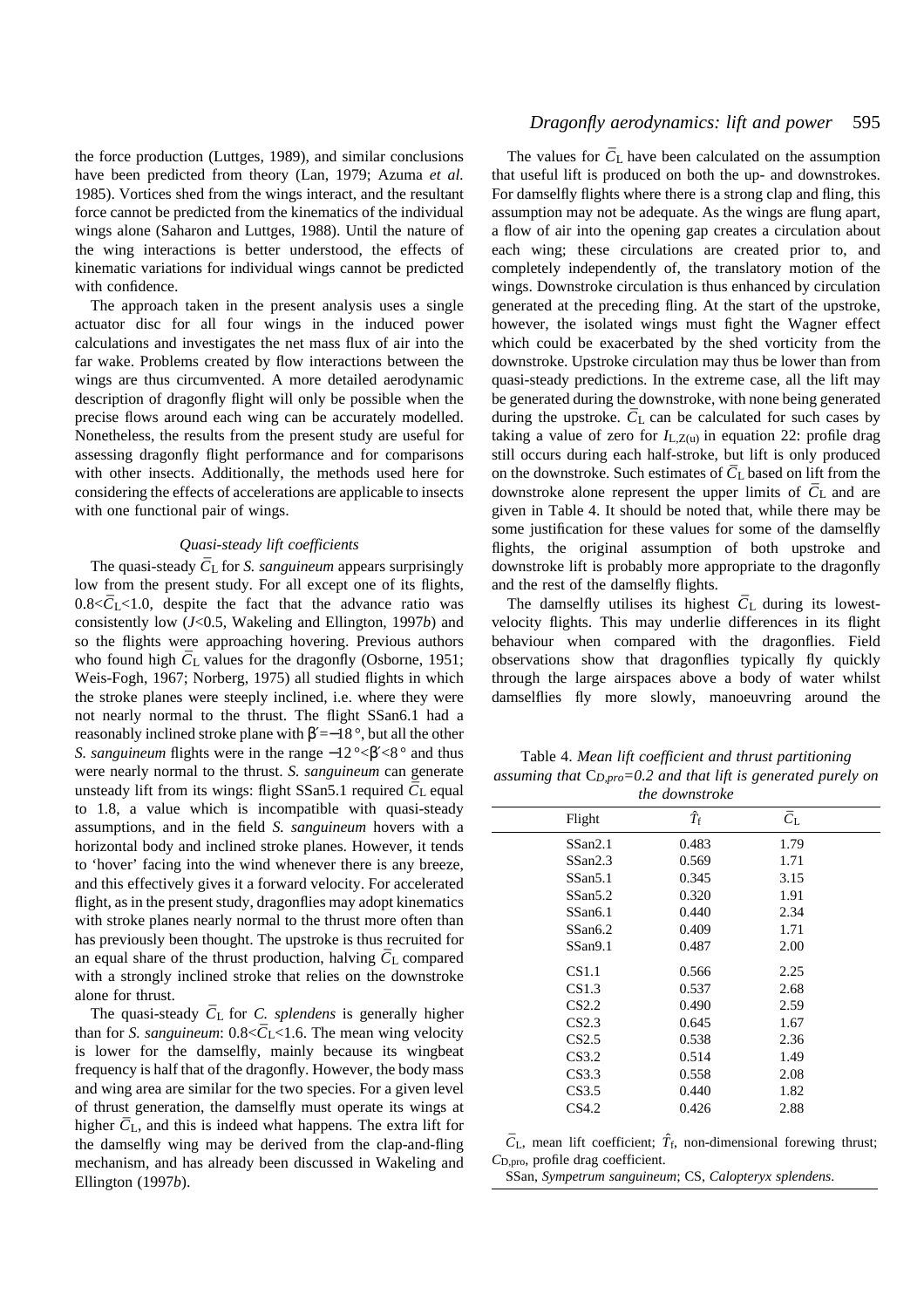vegetation at the water's edge. The clap-and-fling mechanism may be useful during the slow precision flight of damselflies. Dragonflies, in contrast, have become adapted to faster flights in more open airspaces and have done so with modifications to their wing shapes (Wakeling, 1997) and thoracic structures that include a reduction of the stroke amplitude available to the forewings (Pfau, 1986, 1991). These modifications make the dragonfly less suited to performing flings, but flings may not be necessary during higher-velocity flights. Nonetheless, dragonflies are adept at hovering (Norberg, 1975), and they may achieve this by exploiting circulation generated during isolated wing rotations.

### *Inefficiencies in the momentum jet*

The 'vertical' component of the profile drag results in an effective increase in thrust and induced power of 12 %, on average, for the momentum jet. This additional thrust required to overcome the profile drag can be considered an inefficiency in the wake. This effect may be accommodated by a correction factor *k*ind to the Rankine–Froude estimate for induced power that is greater than 1.2. The precise value of *k*ind may depend on the ratio of the profile to the induced drag, and so may be different for dragonflies than for insects with one functional pair of wings. Justification for such a modification to *k*ind will have to await confirmation from studies on other insects.

# *Local circulation method*

Azuma *et al.* (1985), Azuma and Watanabe (1988) and Azuma (1992) state that dragonfly flight can be explained using quasi-steady assumptions alone. They used a modified local circulation method from helicopter analysis to analyse dragonfly flight and obtained no unusually high lift coefficients. This is in contrast to the conclusions from all other studies on dragonfly flight. Their methods were originally developed for helicopter flight where the rotors beat in a nearly horizontal plane, with the thrust perpendicular to this plane and thus nearly vertical. In adapting their first 'simple analysis' to dragonfly flight, Azuma *et al.* (1985) maintained the assumption that the thrust is perpendicular to the stroke plane, even though the flights involved inclined stroke planes. If the major force acting on the dragonfly is its weight, which is vertical, then the net aerodynamic force must also be vertical and is generated by a horizontal actuator disc. The stroke planes for their dragonflies were not horizontal, however, and their actuator disc lies in the stroke plane rather than in the horizontal; this is where their simple analysis departs from the methods used here and leads to erroneous conclusions.

Azuma *et al.* (1985) filmed *Sympetrum frequens* during steady, slow climbing flight, i.e. without acceleration. The low parasite drag was neglected, which is a reasonable assumption, so the only net force is the vertical weight support. However, the thrust is calculated normal to the stroke planes with a vertical component to match *mg*; as the stroke planes are inclined to the horizontal, there would be a corresponding horizontal force component of 0.81*mg*. The induced velocity was calculated using a form of equation 8, i.e*.* for a flight velocity normal to the actuator disc; *V* was indeed normal to the disc, but this equation gives an induced velocity also normal to the disc. Because the only net force on the dragonfly is the vertical *mg*, the induced velocity should be vertical instead. Using equation 6 with their data yields an induced velocity over six times their value and greater than  $V_X$ .

They calculate the net forces over the wingstroke using a modified blade-element analysis. With *V* and *w* being normal to the stroke planes, the relative velocity  $V_r$  is also normal to the stroke planes. It is implicitly assumed that the upstroke and downstroke contribute equally to thrust generation. Because *w* should be vertical, however, *V*r should not be normal to the stroke planes. The wings actually beat with an asymmetry between the up- and downstrokes because they are inclined to the relative velocity, and in such cases  $\overline{C}_{L}$  must be higher to support the required thrust. An attenuation coefficient *C*hf equal to 0.3 was used to model the effect of the forewing's induced velocity on the hindwings; i.e. 30 % of that induced velocity acted on the hindwing. This value seems very low and should probably be closer to 2 (Stepniewski and Keys, 1984). Finally, they solve simultaneously the conditions that the net horizontal force is zero and that the vertical force balances the weight. However, as stated above, this analysis implicitly creates a large horizontal force which is subsequently ignored. Additionally, instantaneous lift forces were calculated from a  $C_L(\alpha)$  function with  $C_{L,\text{max}}=1.8$ ; this clearly does not describe a dragonfly wing under steady-state conditions (Wakeling and Ellington, 1997*a*).

Using the methods presented in the present study, their data for the *S. frequens* flight result in  $\hat{T}_{f=0.46}$ ,  $\overline{C}_{L=3.9}$  and  $P_{\text{aero}}^* =$ 52Wkg<sup>−</sup>1. This slow flight involves a mean lift coefficient that certainly cannot be explained by quasi-steady assumptions, in contradiction to their conclusion.

A local circulation method was then presented by these authors for analysing the flight of *S. frequens* (Azuma *et al.* 1985) and *Anax parthenope* (Azuma and Watanabe, 1988). To overcome their main objection to the 'simple analysis' (that the induced velocity was constant across the actuator disc in both time and space), a time-varying induced velocity is introduced; the analysis is computationally more complex and only a skeleton of the methods is presented in the two papers. Nonetheless, the results and conclusions from the two methods are similar. The time-varying induced velocity in the local circulation method gives mean horizontal and vertical forces that are small and balance weight support, respectively. However, without further information on how the initial kinematic and force data were incorporated into the local circulation method, its suitability for the analysed dragonfly flight cannot be assessed.

Both methods discussed above require that each wing pair supports nearly half the thrust; this was an imposed restriction on the simple analysis, but it emerged as a solution in the local circulation method (certainly for *Anax parthenope* case 4, for which graphical data are presented). For both methods, the interference from the hindwing on the forewing was considered negligible and was ignored. Thus, calculations for the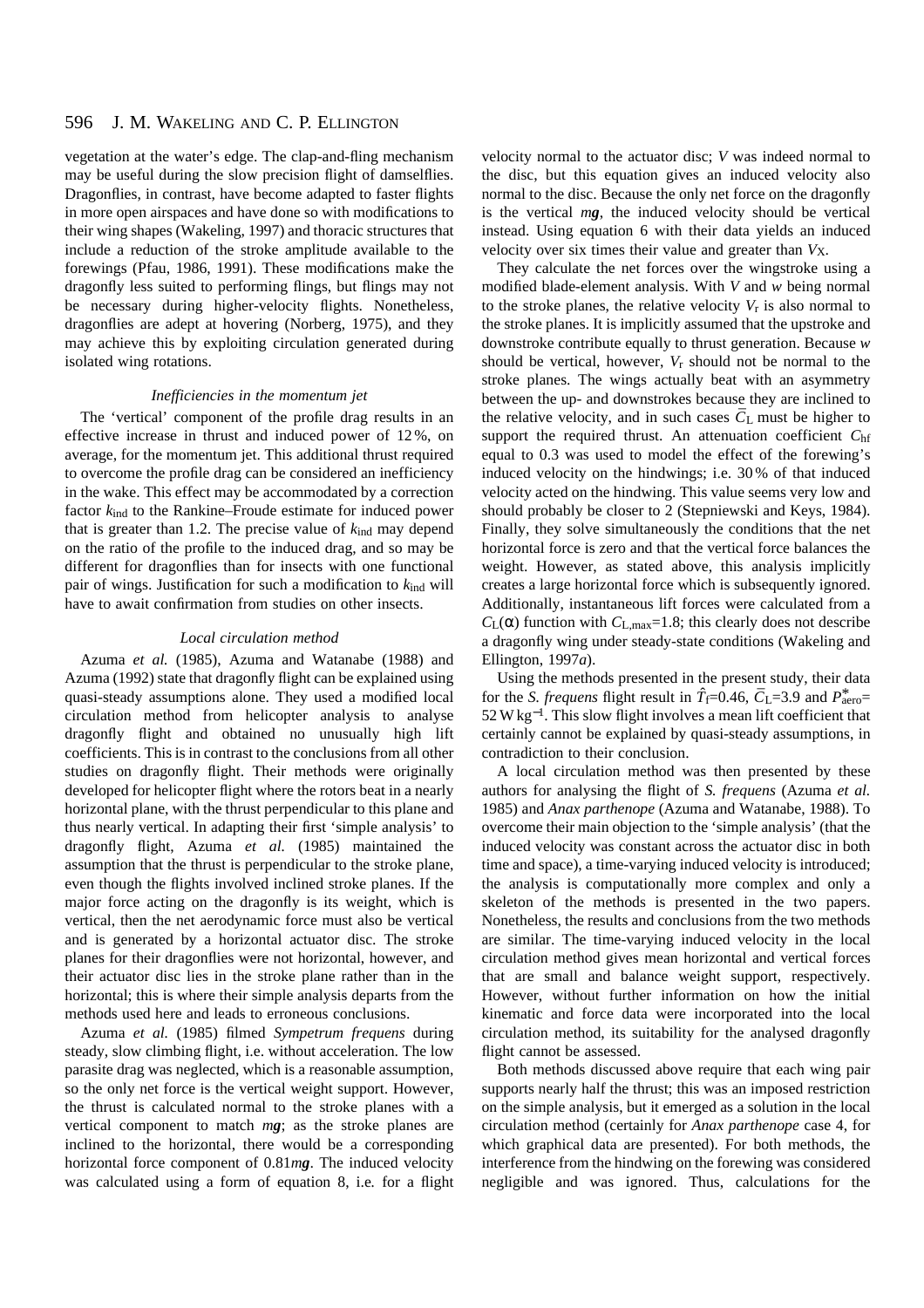forewings supporting half the thrust will be irrespective of any wing interactions and can be treated as an insect beating one pair of wings. The methods of the present study predict that the forewings alone of *Anax parthenope* would have operated at  $1.9 < \bar{C}_L < 6.9$  if they supported half the thrust, and thus quasisteady lift generation is unable to account for the aerodynamics of these flights.

# *Muscle power output*

For all except one of the flights in the present study, inertial power was lower than aerodynamic power. The mechanical power output of the flight muscles is thus equal to the aerodynamic power regardless of the degree of elastic storage (Dickinson and Lighton, 1995). Elastic elements within the flight motor system are certainly able to store and return most of the inertial energy. Various elastic systems have been found in the thoraces of insects (Alexander, 1988); indeed, Weis-Fogh (1960) found an elastic tendon in dragonflies, including *Sympetrum* and *Calopteryx* species, which was a cylinder of pure resilin interpolated in the apodemes of some wing muscles. Elastic torque measurements for *Aeshna grandis* show that approximately 75 % of the inertial energy can be stored and released by both the wing ligaments and the muscle fibres themselves (Weis-Fogh, 1972). Non-fibrillar muscle fibres can store up to 2.5 J kg−<sup>1</sup> of elastic energy (Alexander and Bennet-Clark, 1977), and this would correspond to 50 and 100Wkg−<sup>1</sup> at the respective wingbeat frequencies of *S. sanguineum* and *C. splendens*, making up 93 % and 78 %, respectively, of the maximum inertial power. Even if elastic elements in the thorax returned none of the inertial power, the inertial power expended at the beginning of each half-stroke would be recovered as the wing decelerates during the second half-stroke, contributing to the aerodynamic power costs at the end of each half-stroke. The net mechanical power output from the muscles thus equals the aerodynamic power, regardless of elasticity assumptions, and is 156 and 166Wkg−<sup>1</sup> for *S. sanguineum* and *C. splendens*, respectively. It should be noted that during a complete clap and fling, in which the left and right wings come to a halt as they touch, much of the kinetic energy might be lost as heat and sound from the wings and could not be stored in thoracic elements. However, the damselfly flights typically involve partial flings in which the wings do not halt at the top, and so there is still scope for elastic storage.

These maximum muscle power outputs of around 160Wkg−<sup>1</sup> are at the upper end of power outputs, both measured and modelled, for insect synchronous flight muscle. Weis-Fogh and Alexander (1977) proposed that for nonfibrillar and vertebrate striated muscle the maximum power output is governed by the intrinsic contraction frequency of the muscle; with a high intrinsic contraction frequency of  $25 s^{-1}$ and contraction over 15 % of its resting length, the maximum power is approximately 250Wkg<sup>−</sup>1. Pennycuick and Rezende (1984) simplified this model and argued that power was the product of the frequency imposed by the biomechanics and the work done per unit muscle mass. The simplified model suggests that maximum power would asymptotically approach

# *Dragonfly aerodynamics: lift and power* 597

a limit of 860Wkg−<sup>1</sup> as contraction frequency increases, but estimates powers of 400Wkg−<sup>1</sup> for synchronous muscle at the wingbeat frequencies typical of Odonata. Ellington (1985) further modified this model to account for the volume of sarcoplasmic reticulum and, assuming that locust muscle contracted by 5 % of its length at the measured intrinsic contraction frequency of 9 s<sup>−</sup>1, calculated a revised value of  $80\,\text{W}\,\text{kg}^{-1}$  for this classic synchronous flight muscle.

Josephson (1985) studied the power output of tettigoniid synchronous flight muscle using a work loop method first developed by Machin and Pringle (1959) for asynchronous muscle. By measuring muscle tension while an oscillating length change is imposed on it, *in vitro* results should more closely approximate *in vivo* performance. Maximum power outputs for this and similar studies have recorded  $76Wkg^{-1}$ for tettigoniid flight muscle (Josephson, 1985), 33Wkg−<sup>1</sup> for locust flight muscle (Mizisin and Josephson, 1987) and 90Wkg−<sup>1</sup> for hawkmoth flight muscle (Stevenson and Josephson, 1990). In their study of hawkmoth muscle, Stevenson and Josephson (1990) found that maximum power output increased with temperature, and they recorded maxima of 130Wkg−<sup>1</sup> for two preparations at 40 °C. They also showed that the values from other studies were comparable with the hawkmoth results when temperature was taken into account. Their value of  $130 \text{ W kg}^{-1}$  is the highest measured from an insect synchronous flight muscle. Willmott (1995) has recently estimated a value of  $150 \text{ W kg}^{-1}$  for hawkmoth flight muscle using aerodynamic arguments.

Marden (1987) has estimated the maximum forces produced by insects during take-off by attaching weights to them. Ellington (1991) reanalysed his data, correcting the induced power calculations and adding a further 30 % as a rough estimate for the profile power. The present study has shown that profile power for two pairs of wings is typically 75 % of the induced power, and so the maximum aerodynamic power recalculated from Marden's data would be 150Wkg−<sup>1</sup> for Odonata.

#### *Aerodynamic costs of flight*

For flight at constant velocities, the aerodynamic power changes with velocity. There is some debate about whether the power curves are U-shaped or J-shaped (see Ellington, 1991). Whatever the precise shape, however, the curves share several common features:  $P_{\text{aero}}^*$  is smallest at some intermediate speed, often with a very broad minimum, and increases rapidly at higher velocities, reaching the maximum mechanical power output at the maximum velocity possible for the animal. Finding this maximum velocity is experimentally difficult, because animals are reluctant to cooperate at such high performance levels. Hence, this velocity is commonly estimated by extrapolation of  $P_{\text{aero}}^{*}$  to the maximum power output expected from the muscle.

The  $P^*_{\text{aero}}$  curves from the present study show  $P^*_{\text{aero}}$  to be less than  $60 \text{ W kg}^{-1}$  for  $0.5 < V < 1.0 \text{ m s}^{-1}$  and then to increase at higher velocities for both *S. sanguineum* and *C. splendens*. The maximum velocities of  $1.7 \text{ m s}^{-1}$  occur at power outputs which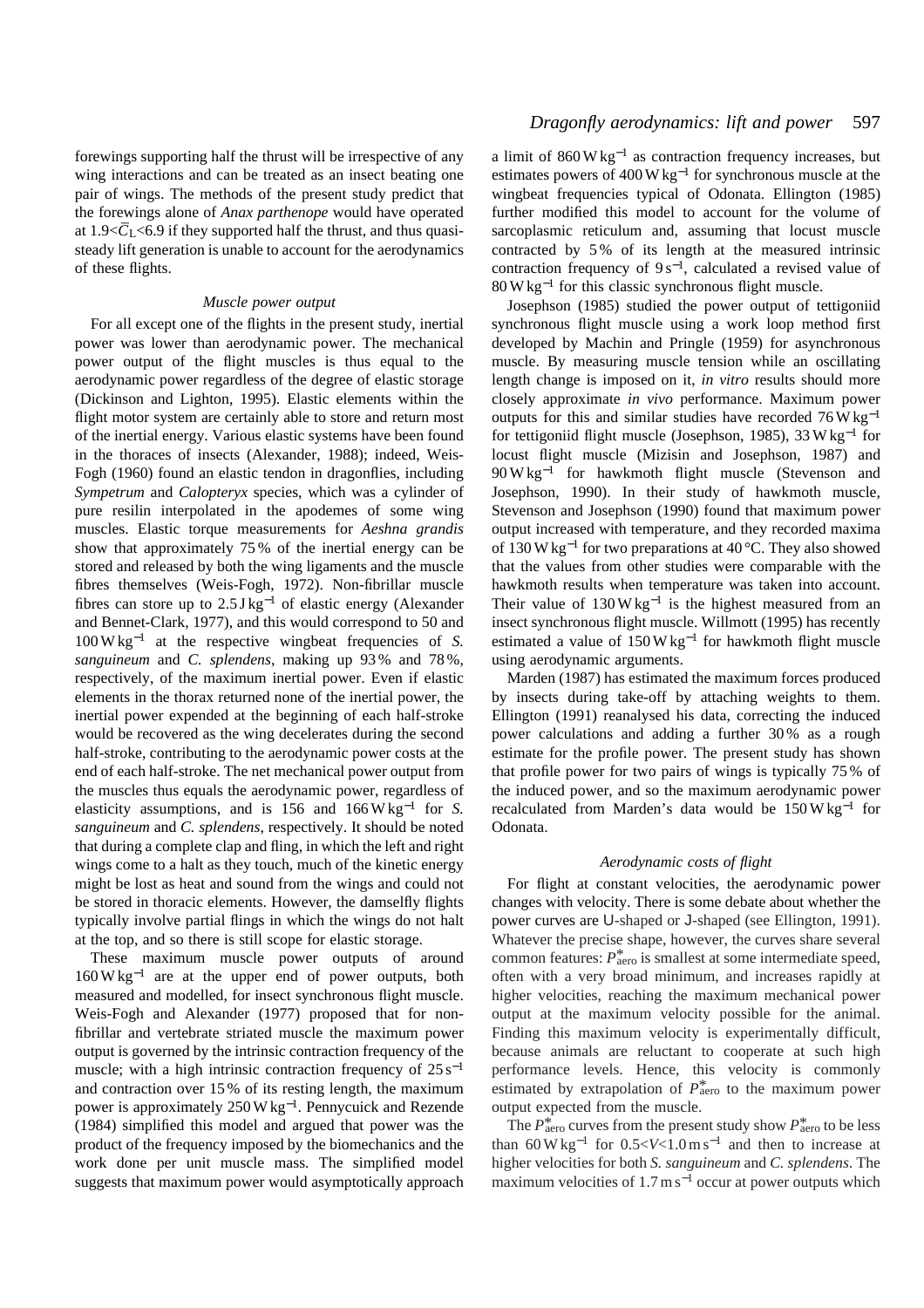are likely to be near the maximum possible for odonatan flight muscle. These maximum velocities, however, do not represent the maximum velocities possible for these species. The  $P_{\text{aero}}^*$ costs increase with both velocity and thrust, and the flights at the highest *V* also occur at some of the highest values of *T*. Were these flights to have been horizontal at a constant velocity, then  $P_{\text{aero}}^*$  would probably have been smaller. During one of the gliding sequences from Wakeling and Ellington (1997*a*), a velocity of 2.6ms−<sup>1</sup> was recorded for *S. sanguineum*, showing that they can indeed fly at velocities greater than  $1.7 \text{ m s}^{-1}$  if they are not simultaneously accelerating.

*P*\*aero increases with thrust for both *S. sanguineum* and *C. splendens*. It is important for both of these species to generate thrusts of at least  $\hat{T} \approx 2.3$  so that males can support heavier females while flying in tandem during mating (relative masses from Grabow and Rüppell, 1995). The maximum  $\hat{T}$  values recorded in the present studies were 2.65 and 1.59 for *S. sanguineum* and *C. splendens*, respectively. More data points are desirable at the higher thrusts, but the data reported here suggest that *S. sanguineum* can comfortably achieve mating flight, whereas *C. splendens* will be struggling to achieve  $\hat{T} = 2$ for much less than  $160 \text{ W kg}^{-1}$  muscle power output.

# *Heat production*

Cooling constants have been measured for a number of dragonfly species by May (1976); the interpolated value for a temperate species with a 68mg thorax (typical of *S. sanguineum*) is  $k=−0.0056$  in still air, with the spread of the data covering the value of *k*=−0.0070 reported here. The thorax of *C. splendens* is smaller than that of *S. sanguineum* and, because of the scaling of conductance, the larger value found for *k* (−0.0100) for *C. splendens* is to be expected. The rate of heat loss increases in an air flow (Church, 1960*b*; May, 1976; Casey, 1976, 1980, 1981), and this can lead to two- or threefold increases in the cooling constant for the speeds at which these flight sequences occurred (Fig. 7). Heat loss due to evaporative cooling is low in small flying insects (Church, 1960*a*); *Sympetrum* species have 85 % of their thoracic wall insulated by air sacs (Church, 1960*b*); and percher species in general have little physiologically facilitated heat transfer between the thorax and abdomen (Heinrich and Casey, 1978; Heinrich, 1993). Heat production estimates based on conductance values from dead dragonflies should thus be fairly reliable. Indeed, the mean cooling constants for live dragonflies cooling to 30 °C differ by no more than 3 % from those for dead dragonflies (May, 1976).

The mean muscle mass-specific heat production during the flights recorded in the present study are 663 and 838 W kg<sup>-1</sup> for *S. sanguineum* and *C. splendens*, respectively. The mean muscle mass-specific metabolic power is the sum of these mean heat productions and the mean aerodynamic powers (Table 3) and is 759 and 918Wkg−<sup>1</sup> for *S. sanguineum* and *C. splendens*, respectively. May (1995) presents metabolic rates during flight for Anisoptera in the body mass range 170–3160mg; the data include his own estimates from heat production and Polcyn's (1988) respirometry measurements. The data show considerable scatter, but there is a general increase in mass-specific metabolic rate with decreasing body size. *S. sanguineum* falls below the range of May's data, but its rate falls within the 95% confidence limits for the extrapolated trend. The metabolic rates also compare favourably with those measured for moths: Casey (1981) found thoracic mass-specific metabolic rates during hovering of 551 W kg<sup>-1</sup> and 1591 W kg<sup>-1</sup> for two moth species of body mass 90–100mg.

Resting metabolic rates of a 120mg dragonfly may typically be 11Wkg<sup>−</sup>1musclemass (May, 1979). Compared with the estimated metabolic rates of *S. sanguineum* and *C. splendens*, this would give a metabolic scope of 70–80, which lies comfortably within the range of 50–100 typically found for flying insects (Ellington, 1984*d*).

# *Muscle efficiency during flight*

Muscle efficiencies scale with animal size for locomotory activities. With increasing size, the mass-specific metabolic rate of animals decreases, but the mass-specific cost of transport is reasonably independent of size; hence, larger animals perform the same mass-specific work for a lower metabolic cost and are thus more efficient. Muscle efficiencies in vertebrate locomotion decrease from 70 % for humans and kangaroos to 7 % for a 30 g quail (Heglund and Cavana, 1985); the high values are largely due to substantial elastic energy return from the muscle–tendon complex. The highest recorded muscle efficiency from an isolated vertebrate muscle is 37 % (DeHaan *et al.* 1989). Decreasing muscle efficiency with size has been shown for a variety of moth species (Casey, 1989). For a range of euglossine bees, efficiency decreased from 16 % to a mere 4 % over a corresponding mass decrease from 1000 to 80mg (Casey and Ellington, 1989), assuming perfect elastic return of inertial power. The muscle efficiency during hovering (also assuming perfect elastic storage) has been estimated at 6 % for *Bombus*, 5 % for *Apis* and 8 % for *Eristalis* (Ellington, 1984*d*), and at 11 % for *Drosophila* flight regardless of elastic storage mechanisms (Dickinson and Lighton, 1995). Muscle efficiencies during insect flight are typically much lower than those found for vertebrate muscle, but this can be attributed to their small size. The values depend on the assumed extent of elastic storage; with no elastic return, the mechanical power output is greater, and so the efficiency is higher. However, it is currently thought that substantial elastic storage occurs during insect flight. In order to resolve this dilemma, Josephson and Stevenson (1991) measured the  $O<sub>2</sub>$  consumption and the power output simultaneously during cyclic work loop experiments on locust flight muscle. This direct measurement of muscle efficiency gave a value of 6 %, confirming that insect flight muscle does indeed operate at very low efficiencies.

The mechanical power outputs from the present study, and thus also the muscle efficiencies, are unaffected by assumptions of elastic storage because the inertial power is less than the aerodynamic power. The mean muscle efficiencies are 12.6 % and 8.7 % for *S. sanguineum* and *C. splendens*, respectively. These efficiencies are both reasonable given the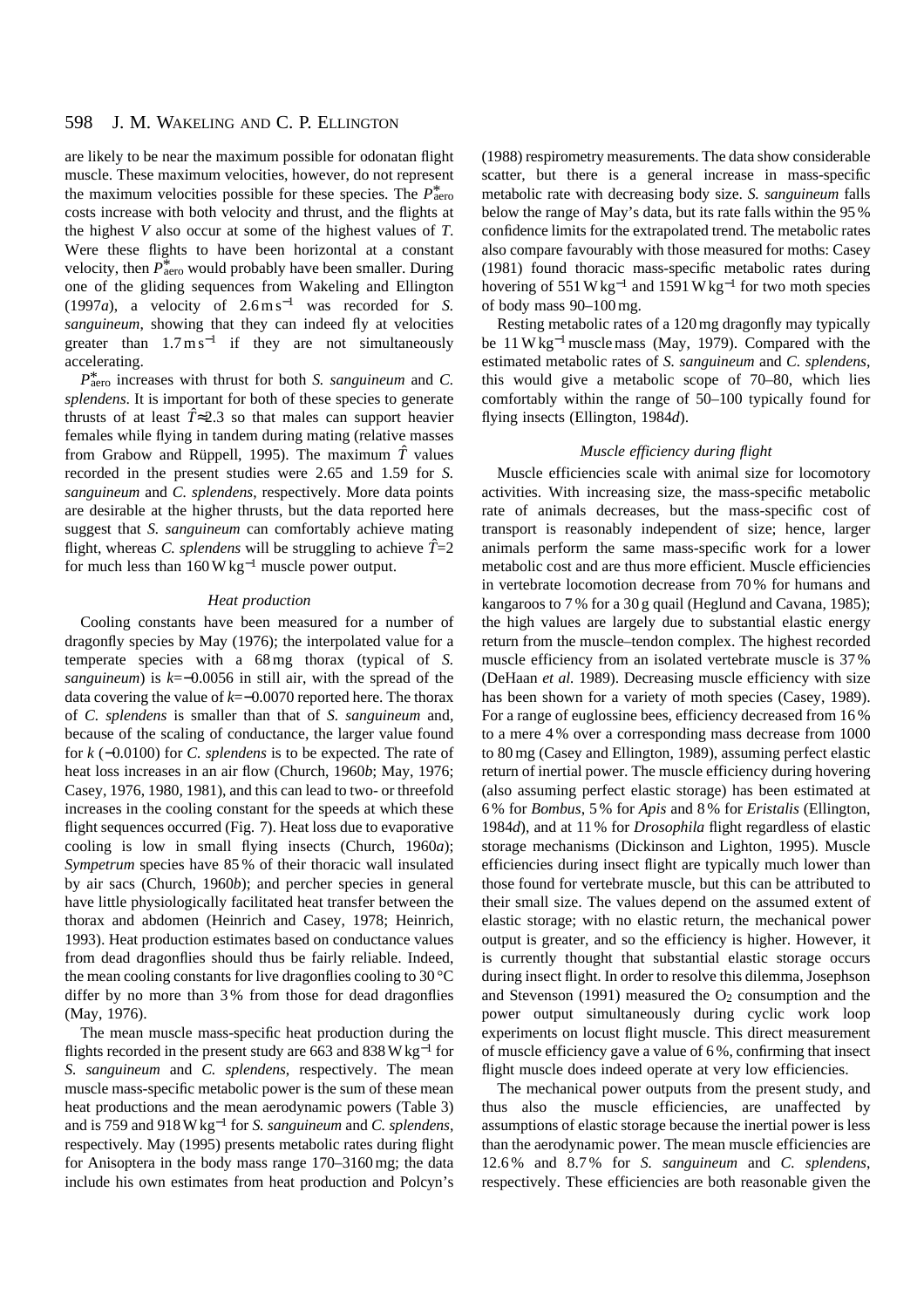other values for insects, and they are at the upper limit of what can be expected from insect flight muscle.

Dragonfly ancestors, the Protodonata, are amongst the earliest winged insect fossils, and the dragonfly mode of flight has persisted for 300 million years (Wootton, 1974; May, 1982). The evolution of the more modern, neopteran, insects has superseded the odonates, and their modern mode of flight with one functional pair of wings can be considered to be evolutionarily more advanced. Dragonflies are still a major aerial insect predator, however, and they have by no means been ousted by their younger relatives. Indeed, modern dragonflies can out-manoeuvre and prey upon neopteran insects. The dragonflies' success can be attributed to the exceptional aerodynamic properties of their wings, their powerful and efficient flight muscles, and one of the highest ratios of flight muscle to body mass for any animal (Marden, 1989). The two sub-orders, Anisoptera and Zygoptera, have become adapted to different styles of flight: dragonflies fly rapidly in large airspaces, whereas damselflies manoeuvre through vegetation at lower speeds. These differences can be explained in terms of their different wing shapes (Wakeling, 1997), thoracic structure and the degrees of freedom available to the wings (Pfau, 1986), wingbeat kinematics (Wakeling and Ellington, 1997*b*) and their aerodynamics, with the damselfly utilising the clap-and-fling mechanism which is useful for its low speed flight.

We thank A. P. Willmott for stimulating discussions, an anonymous referee for helpful comments on the manuscripts and the BBSRC for financial support.

### **References**

- ALEXANDER, D. E. (1984). Unusual phase relationships between the forewings and hindwings in flying dragonflies. *J. exp. Biol.* **109**, 379–383.
- ALEXANDER, D. E. (1986). Wind tunnel studies of turns by flying dragonflies. *J. exp. Biol.* **122**, 81–98.
- ALEXANDER, R. MCN. (1988). *Elastic Mechanisms in Animal Movement*. Cambridge: Cambridge University Press.
- ALEXANDER, R. MCN. AND BENNET-CLARK, H. C. (1977). Storage of elastic strain energy in muscle and other tissues. *Nature* **265**, 114–117.
- AZUMA, A. (1992). *The Biokinetics of Flying and Swimming*. pp. 138–148. Berlin: Springer-Verlag.
- AZUMA, A., AZUMA, S., WATANABE, I. AND FURUTA, T. (1985). Flight mechanics of a dragonfly. *J. exp. Biol.* **116**, 79–107.
- AZUMA, A. AND WATANABE, T. (1988). Flight performance of a dragonfly. *J. exp. Biol.* **137**, 221–252.
- BETTS, C. R. AND WOOTTON, R. J. (1988). Wing shape and flight behaviour in butterflies (Lepidoptera: Papilionoidea and Hesperioidea): a preliminary analysis. *J. exp. Biol.* **138**, 271–288.
- CASEY, T. M. (1976). Flight energetics in sphinx moths: heat production and heat loss in *Hyles lineata* during free flight. *J. exp. Biol.* **64**, 545–560.
- CASEY, T. M. (1980). Flight energetics and heat exchange of gypsy moths in relation to air temperature. *J. exp. Biol.* **88**, 133–145.
- CASEY, T. M. (1981). A comparison of mechanical and energetic

estimates of flight cost for hovering sphinx moths. *J. exp. Biol.* **91**, 117–129.

- CASEY, T. M. (1989). Oxygen consumption during flight. In *Insect Flight* (ed. G. Goldsworthy and C. H. Wheeler), pp. 257–272. CRC Press, Boca Raton, Florida.
- CASEY, T. M. AND ELLINGTON, C. P. (1989). Energetics of insect flight. In *Energy Transformations in Cells and Organisms* (ed. W. Wieser and E. Gnaiger), pp. 200–210. Stuttgart: Georg Thieme Verlag.
- CHURCH, N. S. (1960*a*). Heat loss and body temperatures of flying insects. I. Heat loss by evaporation of water from the body. *J. exp. Biol.* **37**, 171–185.
- CHURCH, N. S. (1960*b*). Heat loss and the body temperature of flying insects. II. Heat conduction within the body and its loss by radiation and convection. *J. exp. Biol.* **37**, 186–212.
- COOPER, A. J. (1993). Limitations on bumblebee flight performance. PhD thesis. Cambridge University.
- CORBET, P. S. (1983). *A Biology of Dragonflies* (ed. E. W. Classey). Oxon: Farrington.
- DEHAAN, A., VAN INGEN SCHENAU, G. J., ETTEMA, G. J., HUIJING, P. A. AND LODDER, M. A. N. (1989). Efficiency of rat medial gastrocnemius muscle in contractions with and without an active prestretch. *J. exp. Biol.* **141**, 327–341.
- DICKINSON, M. H. AND LIGHTON, J. R. B. (1995). Muscle efficiency and elastic storage in the flight motor of *Drosophila*. *Science* **268**, 87–90.
- DUDLEY, R. AND DEVRIES, P. J. (1990). Flight physiology of migrating *Urania fulgens* (Uraniidae) moths: kinematics and aerodynamics of natural free flight. *J. comp. Physiol.* A **167**, 145–154.
- DUDLEY, R. AND ELLINGTON, C. P. (1990). Mechanics of forward flight in bumblebees. II. Quasi-steady lift and power requirements. *J. exp. Biol.* **148**, 53–88.
- ELLINGTON, C. P. (1980). Vortices and hovering flight. In *Instationäre Effekte an Schwingenden Tierflügeln* (ed. W. Nachtigall), pp. 64–101. Wiesbaden: Franz Steiner.
- ELLINGTON, C. P. (1984*a*). The aerodynamics of hovering insect flight. II. Morphological parameters. *Phil. Trans. R. Soc. Lond. B* **305**, 17–40.
- ELLINGTON, C. P. (1984*b*). The aerodynamics of hovering insect flight. III. Kinematics. *Phil. Trans. R. Soc. Lond. B* **305**, 41–78.
- ELLINGTON, C. P. (1984*c*). The aerodynamics of hovering insect flight. V. A vortex theory. *Phil. Trans. R. Soc. Lond. B* **305**, 115–144.
- ELLINGTON, C. P. (1984*d*). The aerodynamics of hovering insect flight. VI. Lift and power requirements. *Phil. Trans. R. Soc. Lond. B* **305**, 145–181.
- ELLINGTON, C. P. (1985). Power and efficiency of insect flight muscle. *J. exp. Biol*. **115**, 293–304.
- ELLINGTON, C. P. (1991). Limitations on animal flight performance. *J. exp. Biol.* **160**, 71–91.
- ENNOS, A. R. (1989). The kinematics and aerodynamics of the free flight of some Diptera. *J. exp. Biol.* **142**, 49–85.
- GRABOW, K. AND RÜPPELL, G. (1995). Wing loading in relation to size and flight characteristics of European Odonata. *Odonatologica* **24**, 175–186.
- HEGLUND, N. C. AND CAVANA, G. A. (1985). Efficiency of vertebrate locomotory muscles. *J. exp. Biol.* **115**, 283–292.
- HEINRICH, B. (1993). *The Hot-Blooded Insects: Strategies and Mechanisms of Thermoregulation*. Cambridge, MA: Harvard University Press.
- HEINRICH, B. AND CASEY, T. M. (1978). Heat transfer in dragonflies: 'fliers' and 'perchers'. *J. exp. Biol.* **74**, 17–36.
- JENSEN, M. (1956). Biology and physics of locust flight. III. The